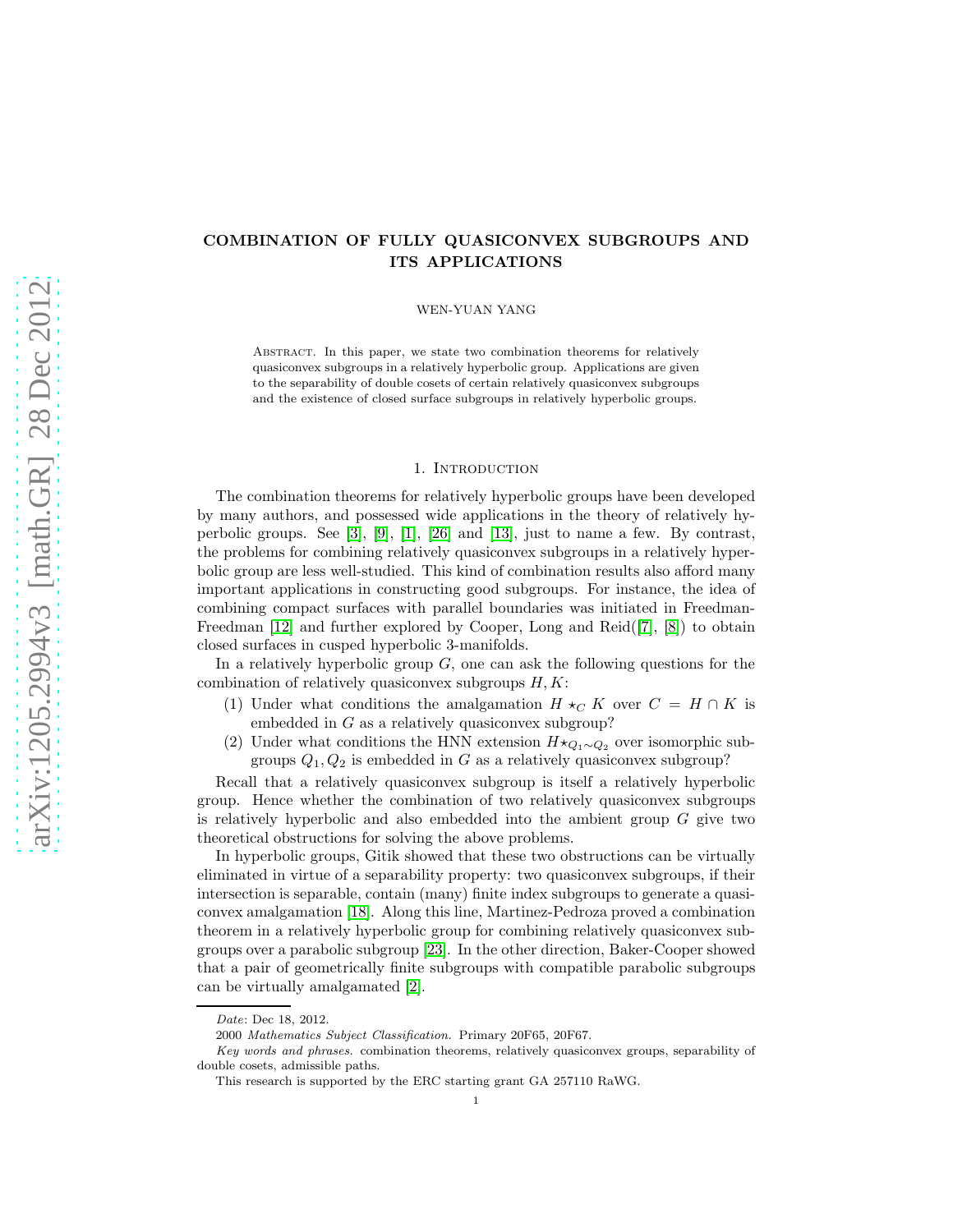In the present paper, we shall show two combination theorems in the same spirit for relatively quasiconvex subgroups with fully quasiconvex subgroups. Some applications of our combination results are given to the separability of double cosets and the existence of closed surface group. We now start by stating the combination theorems.

1. **Combination theorems.** Let  $G$  be a finitely generated group hyperbolic relative to a collection of subgroups P. A *fully quasiconvex subgroup* H is relatively quasiconvex in G such that  $P^g \cap H$  is either finite or of finite index in  $P^g$  for each  $g \in G, P \in \mathbb{P}$ . Fully quasiconvex subgroups generalize quasiconvex subgroups in hyperbolic groups and are receiving a great deal of attention in the study of relatively quasiconvex subgroups, see [\[22\]](#page-23-10), [\[6\]](#page-23-11) and [\[29\]](#page-24-1) and [\[15\]](#page-23-12).

Our first result is to deal with the (virtual) amalgamation of a relatively quasiconvex subgroup with a fully quasiconvex subgroup, generalizing results of Gitik in the hyperbolic case [\[18\]](#page-23-7).

<span id="page-1-0"></span>Theorem 1.1 (Virtual amalgamation). *Suppose* H *is relatively quasiconvex and* K *fully quasiconvex in a relatively hyperbolic group* G*. Then there exists a constant*  $D = D(H, K) > 0$  *such that the following statements are true.* 

- (1) Let  $H \subset H$  and  $K \subset K$  be such that  $H \cap K = C$  and  $d(1, g) > D$  for any  $g \in \dot{H} \cup \dot{K} \setminus C$ , where  $C = H \cap K$ . Then  $\langle \dot{H}, \dot{K} \rangle = \dot{H} \star_C \dot{K}$ .
- (2) If  $\dot{H}, \dot{K}$  are, in addition, relatively quasiconvex, then  $\langle \dot{H}, \dot{K} \rangle$  is relatively *quasiconvex.*
- (3) *Moreover, every parabolic subgroup in*  $\langle \dot{H}, \dot{K} \rangle$  *is conjugated into either*  $\dot{H}$ or  $\dot{K}$ .

*Remark* 1.2*.* Note that maximal parabolic subgroups are fully quasiconvex. In the case that K is a maximal parabolic subgroup, it suffices to assume  $d(1, g) > D$  for any  $q \in K \setminus C$  in Theorem [1.1.](#page-1-0) This generalizes a result in [\[23\]](#page-23-8).

We also obtain a combination theorem for glueing two parabolic subgroups of a relatively quasiconvex subgroup such that the HNN extension is relatively quasiconvex. Let  $\Gamma^g = g \Gamma g^{-1}$  be a conjugate of a subgroup  $\Gamma$  in G.

<span id="page-1-1"></span>Theorem 1.3 (HNN extension). *Suppose* H *is relatively quasiconvex in a relatively hyperbolic group* G. Let  $P \in \mathbb{P}$  and  $f \in G$  such that  $Q = P \cap H, Q' = Q^f$  are *non-conjugate maximal parabolic subgroups in* H*. Then there exists a constant*  $D = D(H, P, f) > 0$  *such that the following statements are true.* 

- (1) *Suppose there exists*  $c \in P$  *such that*  $Q^c = Q$  *and*  $d(1, c) > D$  *for any*  $g \in cQ$ *. Let*  $t = fc$ *. Then*  $\langle H, t \rangle = H \star_{Q^t = Q'}$  *is relatively quasiconvex.*
- (2) Moreover, every parabolic subgroup in  $\langle H, t \rangle$  is conjugated into H.

*Remark* 1.4. The sufficiently long element c exists when Q is normal and of infinite index in  $P$ . In particular, this holds for the groups hyperbolic relative to abelian groups.

In the setting of hyperbolic 3-manifolds, Theorem [1.3](#page-1-1) generalizes a theorem of Baker-Cooper [\[2,](#page-23-9) Theorem 8.8], which was used to glue parallel boundary components of immersed surfaces in a 3-manifold to construct closed surfaces in [\[8\]](#page-23-6). As an application of our theorem, we consider the existence of closed surface groups in a relatively hyperbolic group.

Let H be the fundamental group of a compact surface S. Recall that H has *no accidental parabolics* in a relatively hyperbolic group  $(G, \mathbb{P})$  if the conjugacy class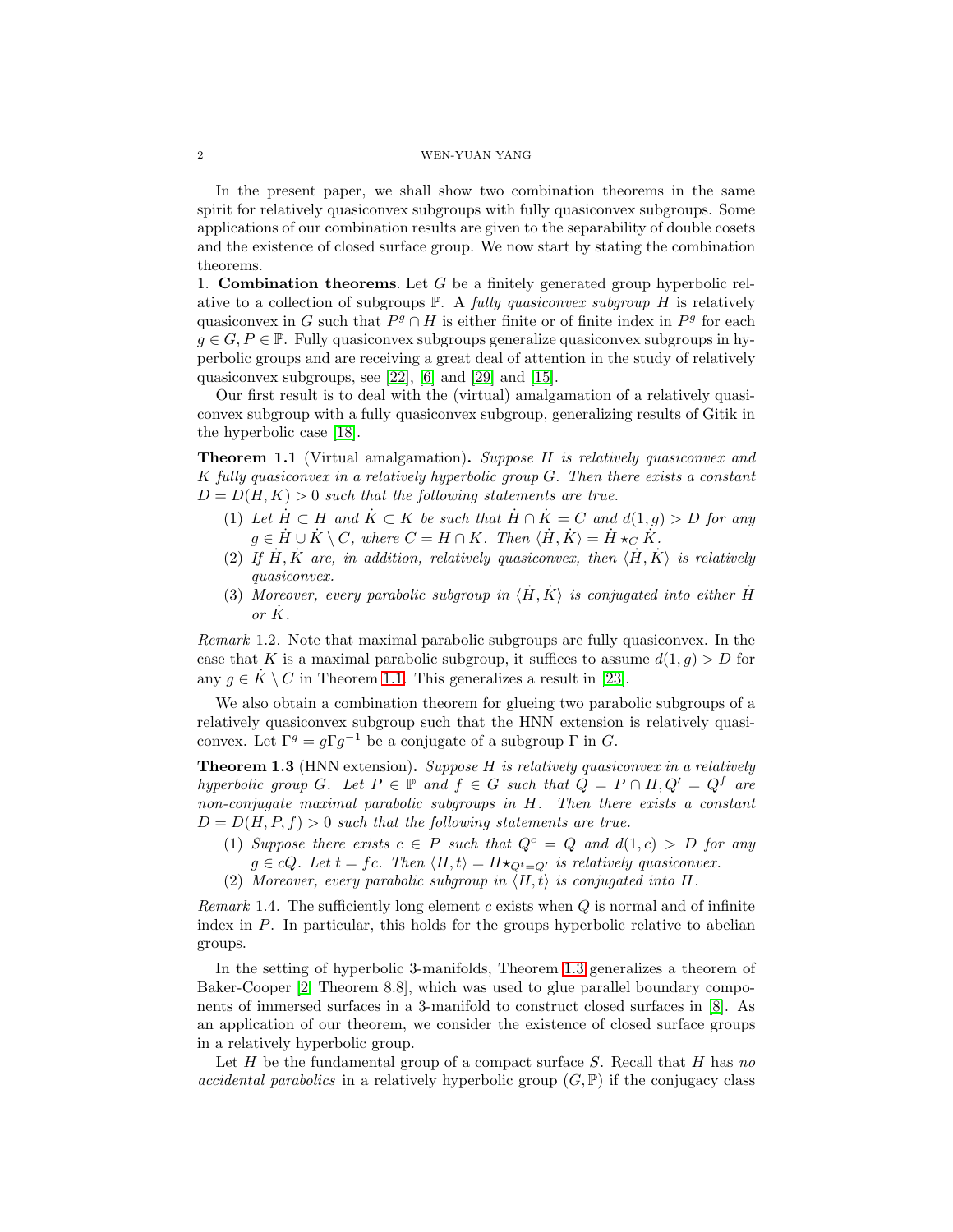of elements in  $H$  representing boundary components in  $S$  is exactly the elements in H which can conjugated into some  $P \in \mathbb{P}$ .

<span id="page-2-2"></span>Corollary 1.5. *Suppose that* G *is hyperbolic relative to abelian subgroups of rank at least two. Let* H *be the fundamental group of a compact surface with boundary such that* H *has no accidental parabolics in* G*. Then there exists a closed surface subgroup in* G *which is relatively quasiconvex.*

2. Our approach: admissible paths. The approach in proving our combination results is based on a notion of *admissible paths* in a geodesic metric space with a system of contracting subsets. A *contracting* subset is defined with respect to a preferred class of quasigeodesics such that any of them far from the contracting subset has a uniform bounded projection to it. See precise definitions in Section 2.

The notion of contracting subsets turns out to compass many interesting examples. For instance, quasigeodesics and quasiconvex subspaces in hyperbolic spaces, parabolic cosets in relatively hyperbolic groups [\[15\]](#page-23-12), contracting segments in CAT(0) spaces [\[4\]](#page-23-13) and the subgroup generated by a hyperbolic element in groups with nontrivial Floyd boundary [\[15\]](#page-23-12). Relevant to our context, it is worthwhile to point out that fully quasiconvex subgroups are contracting, as shown in [\[15,](#page-23-12) Proposition 8.2.4].

In terms of contracting subsets, an admissible path can be roughly thought as a concatenation of quasigeodesics which travels alternatively near contracting subsets and leave them in an orthogonal way (see Definition [2.12\)](#page-6-0). The informal version of our main result about admissible paths is the following.

<span id="page-2-0"></span>Proposition 1.6 (cf. Proposition [2.16\)](#page-7-0). *Long admissible paths are quasigeodesics.*

*Example* 1.7*.* (1) Theorems [1.1](#page-1-0) and [1.3](#page-1-1) are proved by constructing admissible paths for each element in  $H \star_C K$  and  $H \star_{\mathcal{O}^t = \mathcal{O}'}$ .

- (2) Note that local quasigeodesics in hyperbolic spaces are admissible paths and hence quasigeodesics([\[16\]](#page-23-14), [\[19\]](#page-23-15)).
- (3) Since contracting segments in the sense of Bestvina-Fujiwara are contracting in our sense, Proposition [1.6](#page-2-0) can be also thought as a unified version of Proposition 4.2 and Lemma 5.10 in [\[4\]](#page-23-13).

3. Separability of double cosets. Recall that a subset X of a group G is *separable* if for any  $q \in G \setminus X$ , there exists a homomorphism  $\phi$  of G to a finite group such that  $\phi(q) \notin \phi(X)$ ; in other words, X is a *closed* subset in G with respect to the profinite topology. A group G is called *LERF* if every finitely generated subgroup are separable. A *slender* group contains only finitely generated subgroups.

An application of our combination theorem, generalizing Gitik [\[17\]](#page-23-16) and Minasyan [\[25\]](#page-24-2), is to give a criterion of separability of double cosets of certain relatively quasiconvex subgroups.

<span id="page-2-1"></span>Theorem 1.8. *Suppose* G *is hyperbolic relative to slender LERF groups and separable on fully quasiconvex subgroups. Let* H *be relatively quasiconvex and* K *fully quasiconvex in* G. If  $H' \subset H, K' \subset K$  *are relatively quasiconvex in* G *such that*  $H' \cap K'$  is of finite index in  $H \cap K$ , then  $H'K'$  is separable.

*Remark* 1.9*.* If H is also fully quasiconvex, then the condition on each parabolic subgroup being LERF and slender would not be necessary.

An interesting corollary is obtained as follows when each maximal parabolic subgroup are virtually abelian. Note that abelian groups are LERF and slender.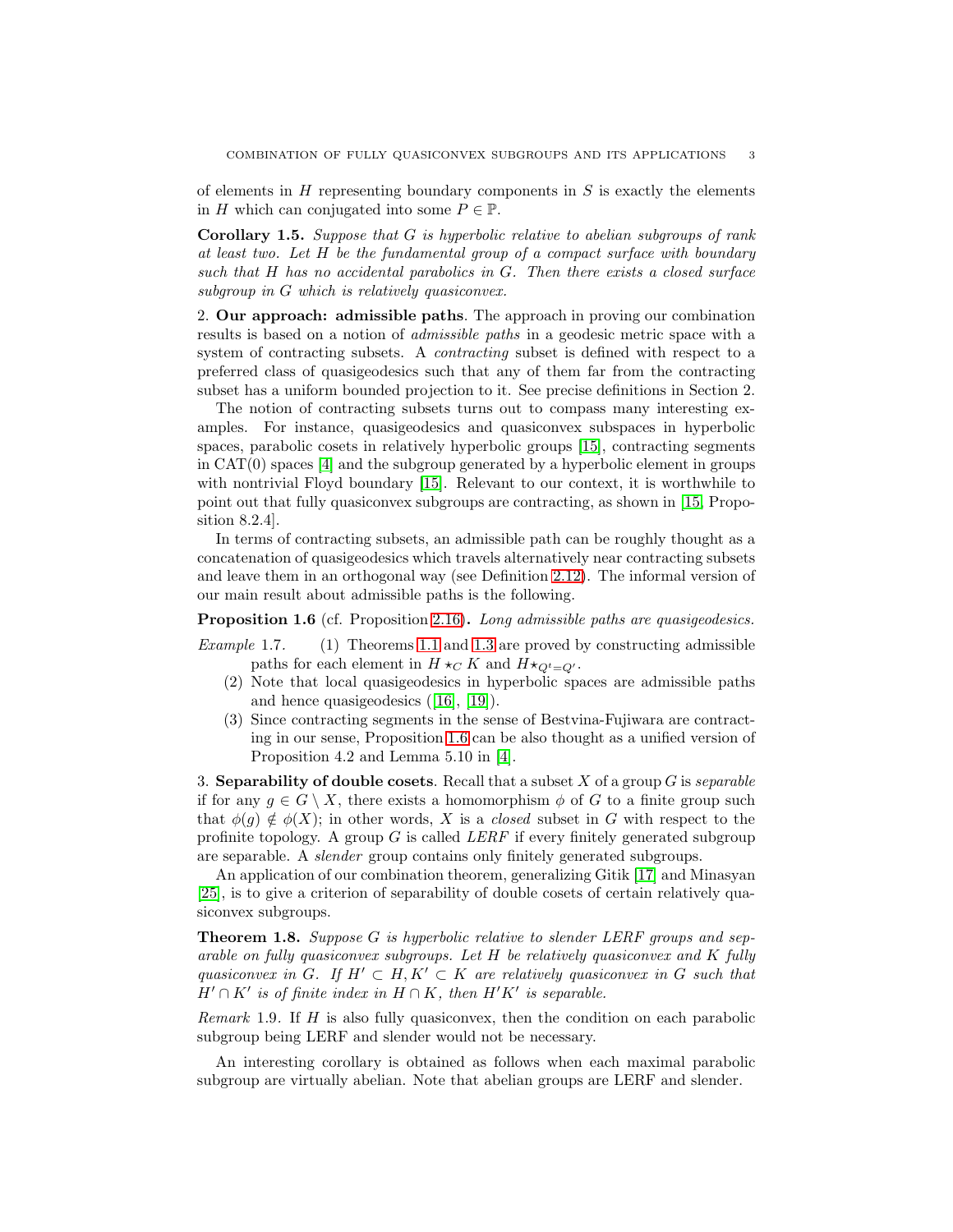#### 4 WEN-YUAN YANG

<span id="page-3-0"></span>Corollary 1.10. *Suppose* G *is hyperbolic relative to virtually abelian groups and separable on fully quasiconvex subgroups. Then the double coset of any two parabolic subgroups is separable. In particular, the double coset of any two cyclic subgroups is separable.*

*Remark* 1.11*.* When G is the fundamental group of a cusped hyperbolic 3-manifold of finite volume, Hamilton-Wilton-Zalesskii showed in [\[20\]](#page-23-17) that, without additional assumptions, the double coset of any two parabolic subgroups is separable. In [\[29\]](#page-24-1), Wise proved that  $G$  is virtually special and thus separable on fully quasiconvex subgroups. Hence, this corollary with Wise's result gives another proof of their result.

This paper is structured as follows. In Section 2, we give a general development of the notion of admissible paths, which underlies the proofs of Theorems [1.1](#page-1-0) and [1.3.](#page-1-1) Sections 3 & 4 and Section 5 are devoted to prove Theorems [1.1](#page-1-0) and [1.3](#page-1-1) respectively. In the final section, we give the proof of Theorem [1.8](#page-2-1) and its corollary.

After the completion of this paper, the author noticed that Eduardo Martinez-Pedroza and Alessandro Sisto proved a more general combination theorem in [\[24\]](#page-23-18). Our Theorem [1.1](#page-1-0) is a special case of their result. However, our methods are different and Theorem [1.3](#page-1-1) does not follow from their result.

### 2. Axiomatization: Admissible Paths

The purpose of this section is two-fold. First, a notion of an admissible path is introduced as a model in proving our combination theorems in next sections. In fact, this notion arises an attempt to unify the proofs of combination theorems.

Secondly, we pay much attention to axiomatize the discussion, with the aim extracting the hyperbolic-like feature naturally occurred in various contexts. The motivating examples we have in mind are parabolic cosets in relatively hyperbolic groups and contracting segments in CAT(0) spaces.

2.1. Notations and Conventions. Let  $(Y, d)$  be a geodesic metric space. Given a subset X and a number  $U \geq 0$ , let  $N_U(X) = \{y \in Y : d(y, X) \leq U\}$  be the closed neighborhood of X with radius U. Denote by  $||X||$  the diameter of X with respect to d.

Fix a (sufficiently small) number  $\delta > 0$  that won't change in the rest of paper. Given a point  $y \in Y$  and subset  $X \subset Y$ , let  $\Pi_X(y)$  be the set of points x in X such that  $d(y, x) \leq d(y, X) + \delta$ . Define the projection of a subset A to X as  $\Pi_X(A) = \cup_{a \in A} \Pi_X(a).$ 

Let p be a path in Y with initial and terminal endpoints  $p_-\$  and  $p_+\$  respectively. Denote by  $\ell(p)$  the length of p. Given two points  $x, y \in p$ , denote by  $[x, y]_p$  the subpath of  $p$  going from  $x$  to  $y$ .

Let p, q be two paths in Y. Denote by  $p \cdot q$  (or pq if it is clear in context) the concatenated path provided that  $p_{+} = q_{-}$ .

A path p going from  $p_+$  to  $p_+$  induces a first-last order as we describe now. Given a property  $(P)$ , a point z on p is called the *first point* satisfying  $(P)$  if z is among the points w on p with the property (P) such that  $\ell([p_-, w]_p)$  is minimal. The *last point* satisfying (P) is defined in a simiarly way.

Let  $f(x, y): \mathbb{R} \times \mathbb{R} \to \mathbb{R}_+$  be a function. For notational simplicity, we frequently write  $f_{x,y} = f(x, y)$ .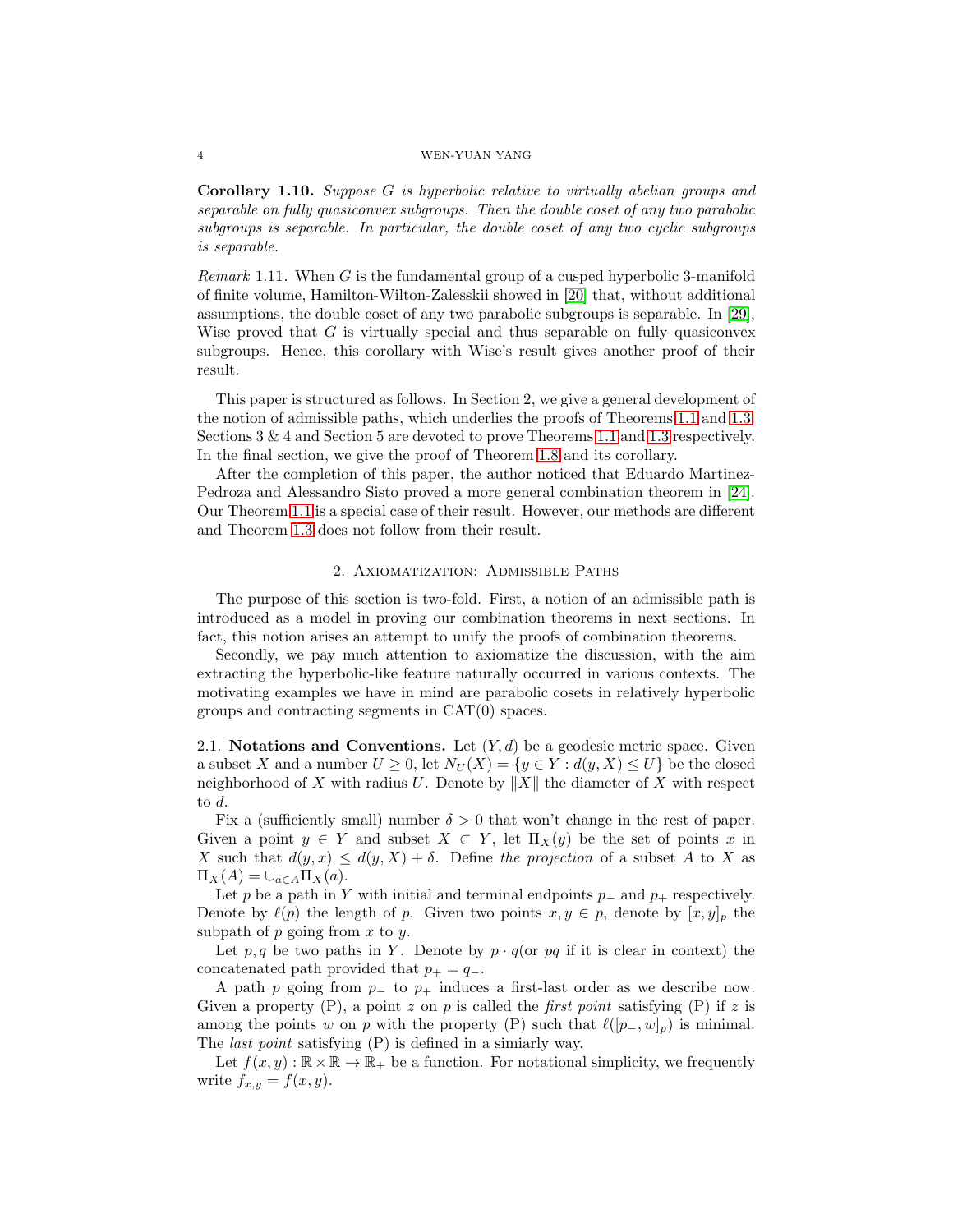#### 2.2. Contracting subsets.

**Definition 2.1** (Contracting subset). Suppose  $\mathcal{L}$  is a preferred collection of quasigeodesics in X. Let  $\mu : \mathbb{R} \times \mathbb{R} \to \mathbb{R}_+$  and  $\epsilon : \mathbb{R} \times \mathbb{R} \to \mathbb{R}_+$  be two functions.

Given a subset  $X$  in  $Y$ , if the following inequality holds

$$
\|\Pi_X(q)\| < \epsilon(\lambda, c),
$$

for any  $(\lambda, c)$ -quasigeodesic  $q \in \mathcal{L}$  with  $d(q, X) \geq \mu(\lambda, c)$ , then X is called  $(\mu, \epsilon)$ *contracting* with respect to L. A collection of  $(\mu, \epsilon)$ -contracting subsets is referred to as a  $(\mu, \epsilon)$ -*contracting system* (with respect to  $\mathcal{L}$ ).

*Example* 2.2*.* We note the following examples in various contexts.

- (1) Quasigeodesics and quasiconvex subsets are contracting with respect to the set of all quasigeodesics in hyperbolic spaces. These are best-known examples in the literature.
- (2) Fully quasiconvex subgroups (and in particular, maximal parabolic subgroups) are contracting with respect to the set of all quasigeodesics in the Cayley graph of relatively hyperbolic groups (see Proposition 8.2.4 in [\[15\]](#page-23-12)). This is the main situation that we will deal with in Section 3.
- (3) The subgroup generated by a hyperbolic element is contracting with respect to the set of all quasigeodesics in groups with non-trivial Floyd boundary (see Proposition 8.2.4 in [\[15\]](#page-23-12)). Here hyperbolic elements are defined in the sense of convergence actions on the Floyd boundary. Note that groups with non-trivial Floyd boundary include relatively hyperbolic groups [\[14\]](#page-23-19), and it is not yet known whether these two classes of groups coincide.
- (4) Contracting segments in CAT(0)-spaces in the sense of in Bestvina-Fujiwara are contracting here with respect to the set of geodesics (see Corollary 3.4 in [\[4\]](#page-23-13)).
- (5) Any finite neighborhood of a contracting subset is still contracting with respect to the same  $\mathcal{L}$ .

**Convention.** In view of examples above, the preferred collection  $\mathcal{L}$  in the sequel is *always assumed to be containing all geodesics in* Y *.*

**Definition 2.3** (Quasiconvexity). Let  $\sigma : \mathbb{R} \to \mathbb{R}_+$  be a function. A subset  $X \subset Y$ is called  $\sigma$ -quasiconvex if given  $U \geq 0$ , any geodesic with endpoints in  $N_U(X)$  lies in the neighborhood  $N_{\sigma(U)}(X)$ .

Quasiconvexity follows from the above contracting property.

<span id="page-4-0"></span>**Lemma 2.4.** Let X be a  $(\mu, \epsilon)$ -contracting subset in Y. Then there exists a function  $\sigma : \mathbb{R} \to \mathbb{R}_+$  *such that* X *is*  $\sigma$ -quasiconvex.

*Proof.* Given  $U \geq 0$ , let  $\gamma$  be a geodesic with endpoints in  $N_U(X)$ . Define  $\sigma(U)$  =  $3 \max(U, \mu_{1,0}) + \epsilon_{1,0}$ . It suffices to verify that  $\gamma \subset N_{\sigma(U)}(X)$ .

Let z be a point in  $\gamma$  such that  $d(z, X) \geq \mu_{1,0}$ . Denote by p the maximal connected segment of  $\gamma$  containing z such that  $d(p, X) \geq \mu(1, 0)$ . Then  $\|\Pi_X(p)\|$  <  $\epsilon_{1,0}$ . Note that  $d(p_-, X)$  ≤ max $(U, \mu_{1,0})$ . Hence, it follows that

$$
d(z, X) \le d(z, p_-) + d(p_-, X) \le \sigma(U),
$$

which finishes the proof.  $\Box$ 

We need a notion of orthogonality of a quasigeodesic path to a contracting subset.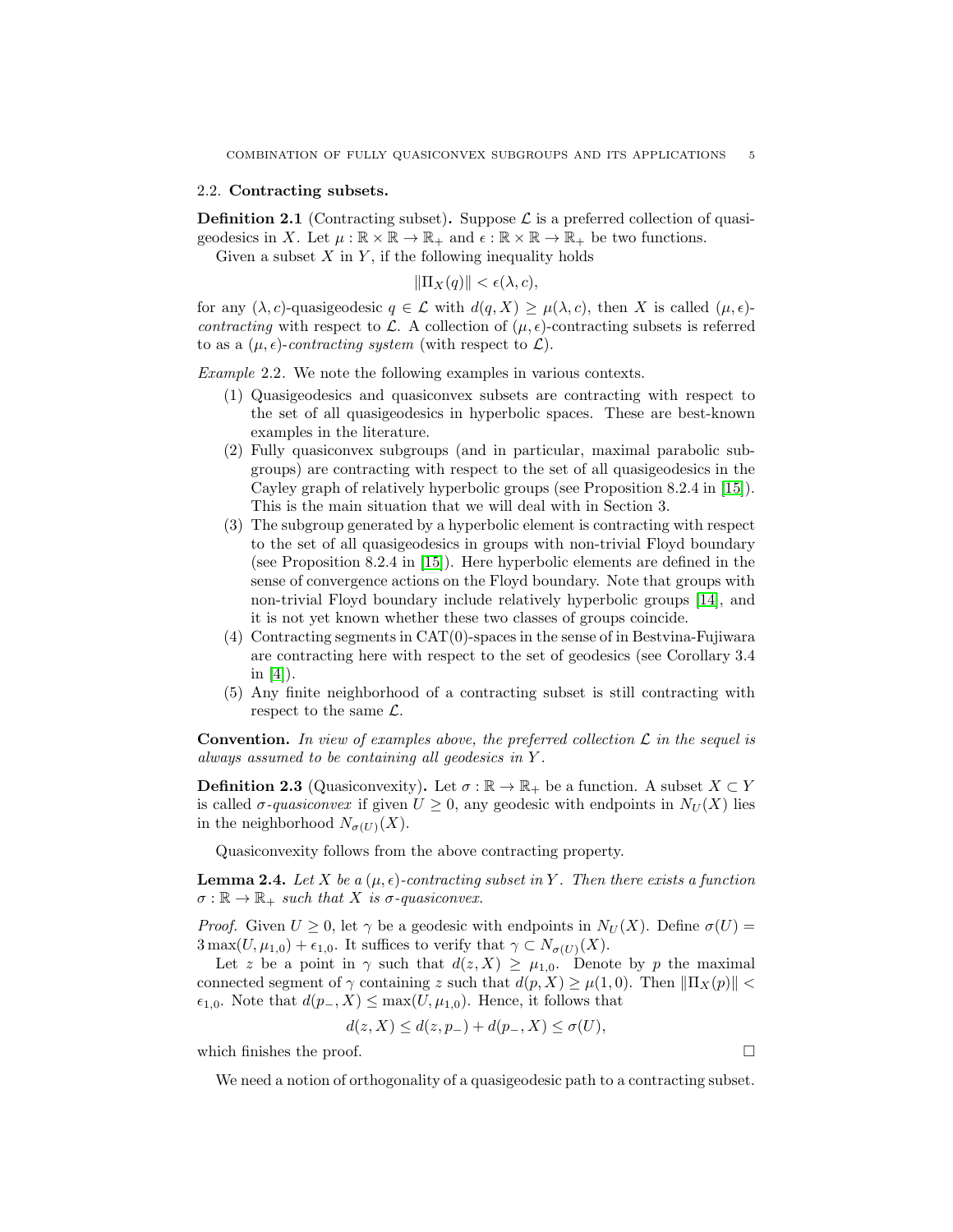**Definition 2.5** (Orthogonality). Let X be a  $(\mu, \epsilon)$ -contracting subset in Y. Given a function  $\tau : \mathbb{R} \times \mathbb{R} \to \mathbb{R}_+$ , a  $(\lambda, c)$ -quasigeodesic p is said to be  $\tau$ -*orthogonal* to X if  $||p \cap N_{\mu(\lambda,c)}(X)|| \leq \tau(\lambda,c).$ 

The main point of an orthogonal path is that its projection to the contracting subset is uniformly bounded. In particular, the following fact will be frequently used later without explicit mention.

**Lemma 2.6.** *Given a*  $(\epsilon, \mu)$ -contracting subset X, let q be a  $(\lambda, c)$ -quasigeodesic in L *that is* τ*-orthogonal to* X*. Then the following inequality holds*

<span id="page-5-1"></span>
$$
\|\Pi_X(q)\| < A_{\lambda,c},
$$

*where*

(1) 
$$
A_{\lambda,c} = \mu(\lambda,c) + \tau(\lambda,c) + \epsilon(\lambda,c).
$$

We now shall introduce an additional property, named bounded intersection property for a contracting system.

**Definition 2.7** (Bounded Intersection). Given a function  $\nu : \mathbb{R} \to \mathbb{R}_+$ , two subsets  $X, X' \subset Y$  have *v*-bounded intersection if the following inequality holds

$$
||N_U(X) \cap N_U(X')|| < \nu(U)
$$

for any  $U \geq 0$ .

*Remark* 2.8*.* Typical examples include sufficiently separated quasiconvex subsets in hyperbolic spaces, and parabolic cosets in relatively hyperbolic groups(see Lemma [3.1\)](#page-12-0).

A  $(\mu, \epsilon)$ -contracting system X is said to have *ν*-bounded intersection if any two distinct  $X, X' \in \mathbb{X}$  have *v*-bounded intersection. A related notion is the following bounded projection property, which is equivalent to the bounded intersection property under the contracting assumption as in Lemma [2.10](#page-5-0) below.

**Definition 2.9** (Bounded Projection). Two subsets  $X, X' \subset Y$  have B-bounded *projection* for some  $B > 0$  if the following holds

$$
\|\Pi_X(X')\| < B, \ \|\Pi_{X'}(X)\| < B
$$

<span id="page-5-0"></span>**Lemma 2.10** (Bounded intersection  $\Leftrightarrow$  Bounded projection). Let X, X' be two (µ, ǫ)*-contracting subsets. Then* X, X′ *have* ν*-bounded intersection for some* ν :  $\mathbb{R} \to \mathbb{R}_+$  *if and only if they have B-bounded projection for some*  $B > 0$ *.* 

*Proof.*  $\Rightarrow$ : Let  $z, w \in \Pi_X(X')$  be such that  $d(z, w) = ||\Pi_X(X')||$ . Then there exist  $\hat{z}, \hat{w} \in X'$  which project to  $z, w$  respectively. Set  $B = 2\epsilon_{1,0} + \nu(\mu_{1,0}).$ 

Let's consider  $d(z, X) > \mu_{1,0}$  and  $d(w, X) > \mu_{1,0}$ . Other cases are easier. Let p be a geodesic segment between  $z, w$ . Let  $\hat{u}, \hat{v}$  be the first and last points respectively on p such that  $d(\hat{u}, X) \leq \mu_{1,0}, d(\hat{v}, X) \leq \mu_{1,0}$ . Let  $u, v$  be a projection point of  $\hat{u}, \hat{v}$ to X respectively. Then  $d(u, v) \le \nu(\mu_{1,0})$  by the *v*-bounded intersection of X, X'. Since X is a  $(\mu, \epsilon)$ -contracting subset, we obtain that  $d(z, u) \leq \epsilon_{1,0}, d(w, v) \leq \epsilon_{1,0}$ . Hence

$$
d(z, w) \le d(z, u) + d(u, v) + d(v, w) \le B.
$$

 $\Leftarrow$ : Given  $U > 0$ , let  $z, w \in N_U(X) \cap N_U(X')$ . Let  $\hat{z}, \hat{w} \in X'$  be such that  $d(\hat{z},z) \leq U, d(\hat{w},z) \leq U$ . Project  $z, w$  to  $z', w' \in X$  respectively. Then  $d(z, w) \leq$  $d(z', w') + 2U$ . It remains to bound  $d(z', w')$ .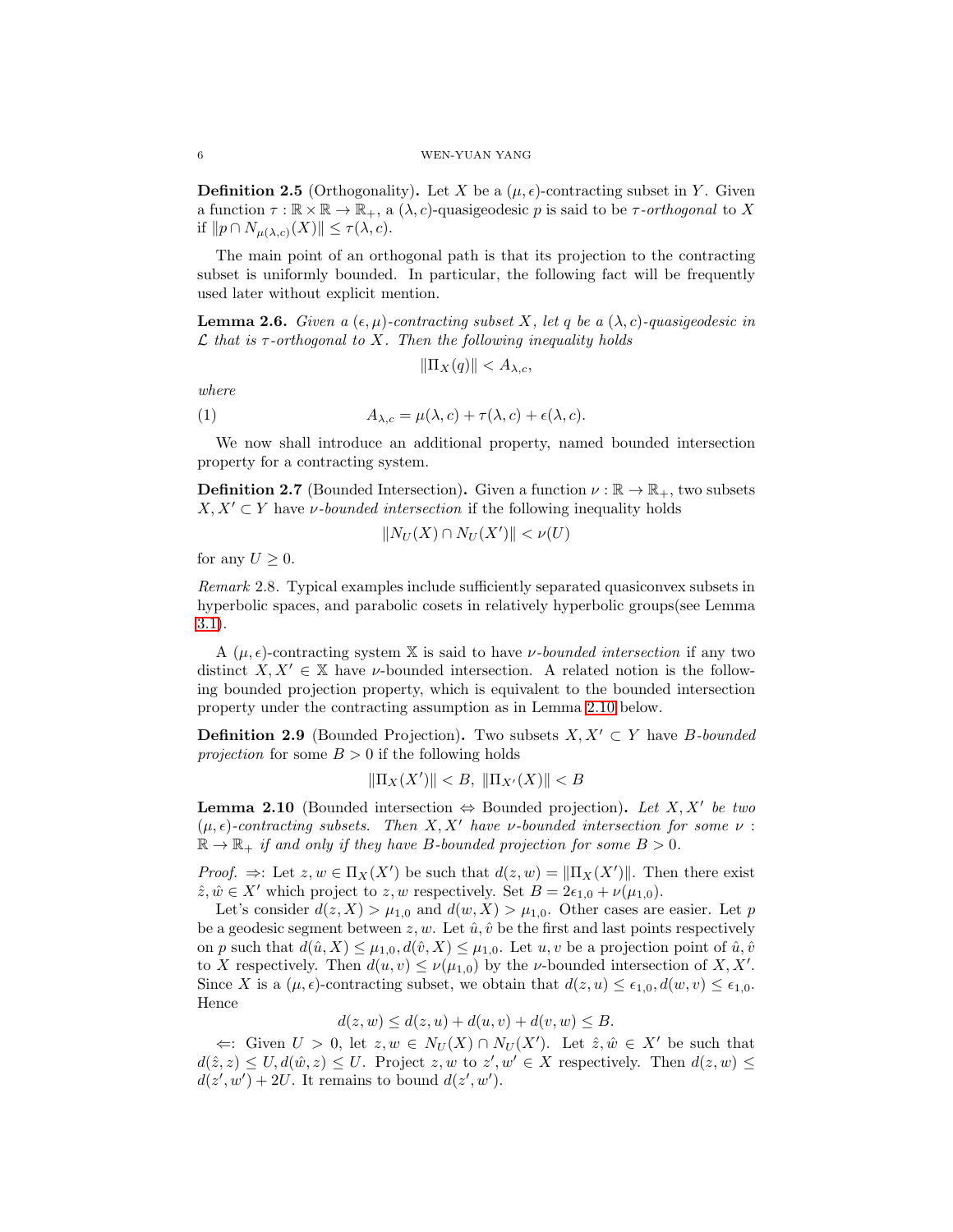It is easy to verify that the projection of a geodesic segment of length  $U$  on  $X$ have a upper bounded size  $(2\mu_{1,0} + \epsilon_{1,0} + U)$ . Hence  $\|\Pi_X([\hat{z}, z])\| \leq (2\mu_{1,0} + \epsilon_{1,0} + \epsilon_{1,0} + \epsilon_{1,0} + \epsilon_{1,0})$  $U$ ),  $\|\Pi_X([\hat w, w])\| \leq (2\mu_{1,0} + \epsilon_{1,0} + U)$ . It follows that

$$
d(z', w') \leq \|\Pi_X([\hat{z}, z])\| + \|\Pi_X(X')\| + \|\Pi_X([\hat{w}, w])\|
$$
  
\n
$$
\leq B + 2(2\mu_{1,0} + \epsilon_{1,0} + U).
$$

Then  $d(z, w) \leq B + 4\mu_{1,0} + 2\epsilon_{1,0} + 2U$ . It suffices to set  $\nu(U) = B + 4\mu_{1,0} + 4\mu_{1,0} + 2\mu_{1,0} + 2U$ .  $2\epsilon_{1,0} + 2U.$ 

To conclude this subsection, we note a thin-triangle property when one side of a triangle lies near a contracting subset. Recall that the constant  $A_{\lambda,c}$  below is defined in [\(1\)](#page-5-1).

<span id="page-6-1"></span>**Lemma 2.11.** *Given*  $X\lambda \geq 1, c \geq 0$ , let  $\gamma = pq$ , where p is a geodesic and q is  $(\lambda, c)$ -quasigeodesic in  $\mathcal{L}$ . Assume that  $p_-, p_+ \in X \in \mathbb{X}$  and q is  $\tau$ -orthogonal to X. *Then*  $\gamma$  *is a*  $(\lambda, C_{\lambda,c})$ *-quasigeodesic, where* 

(2) 
$$
C_{\lambda,c} = \lambda(\mu_{\lambda,c} + \epsilon_{\lambda,c} + A_{\lambda,c}) + c.
$$

*Proof.* Let  $\alpha$  be a geodesic such that  $\alpha = \gamma_-, \alpha_+ = \gamma_+$ . Let z be the last point on  $\alpha$  such that  $d(z, X) \leq \mu_{\lambda, c}$ . Project z to a point z' on X. Then  $d(z, z') \leq \mu_{\lambda, c}$ . By projection, we have

$$
d(z, q_{-}) \leq \|\Pi_X([\alpha_{-}, z]_{\alpha})\| + \|\Pi_X(q)\|
$$
  

$$
\leq \epsilon_{1,0} + A_{\lambda,c}.
$$

Then we have

$$
d(z, q_{-}) \leq d(q_{-}, z) + d(z, z')
$$
  
\n
$$
\leq \mu_{1,0} + \epsilon_{1,0} + A_{\lambda,c}.
$$
  
\nHence  $\ell(\gamma) = \ell(p) + \ell(q) < \lambda d(\gamma_{-}, \gamma_{+}) + c \leq \lambda d(\gamma_{-}, \gamma_{+}) + C_{\lambda,c}.$ 

2.3. Admissible Paths. In this subsection, we give the precise definition of an admissible path, which is roughly a piecewise quasigeodesic path with well-controlled local properties.

Recall that  $\mathcal L$  is a preferred collection of quasigeodesics in X such that  $\mathcal L$  contains all geodesics. In what follows, let X be a  $(\mu, \epsilon)$ -contracting system in Y with respect to *L*. Then each  $X \in \mathbb{X}$  is σ-quasiconvex, where σ is given by Lemma [2.4.](#page-4-0)

Fix also two functions  $\nu : \mathbb{R} \to \mathbb{R}_+$  and  $\tau : \mathbb{R} \times \mathbb{R} \to \mathbb{R}_+$ , which the reader may have in mind are the bounded intersection function and orthogonality function respectively.

<span id="page-6-0"></span>**Definition 2.12** (Admissible Paths). Given  $D \geq 0, \lambda \geq 1, c \geq 0, \lambda \in (D, \lambda, c)$ *admissible path*  $\gamma$  is a concatenation of  $(\lambda, c)$ -quasigeodesics in Y such that the following conditions hold:

- (1) Exactly one quasigeodesic  $p_i$  of any two consecutive ones in  $\gamma$  has two endpoints in a contracting subset  $X_i \in \mathbb{X}$ ,
- (2) Each  $p_i$  has length bigger then  $\lambda D + c$ , except that  $p_i$  is the first or last quasigeodesic in  $\gamma$ ,
- (3) For each  $X_i$ , the quasigeodesics with one endpoint in  $X_i$  are  $\tau$ -orthogonal to  $X_i$ , and
- (4) Either any two  $X_i, X_{i+1}$  (if defined) have *ν*-bounded intersection, or the quasigeodesic  $q_{i+1}$  between them has length bigger then  $\lambda D + c$ .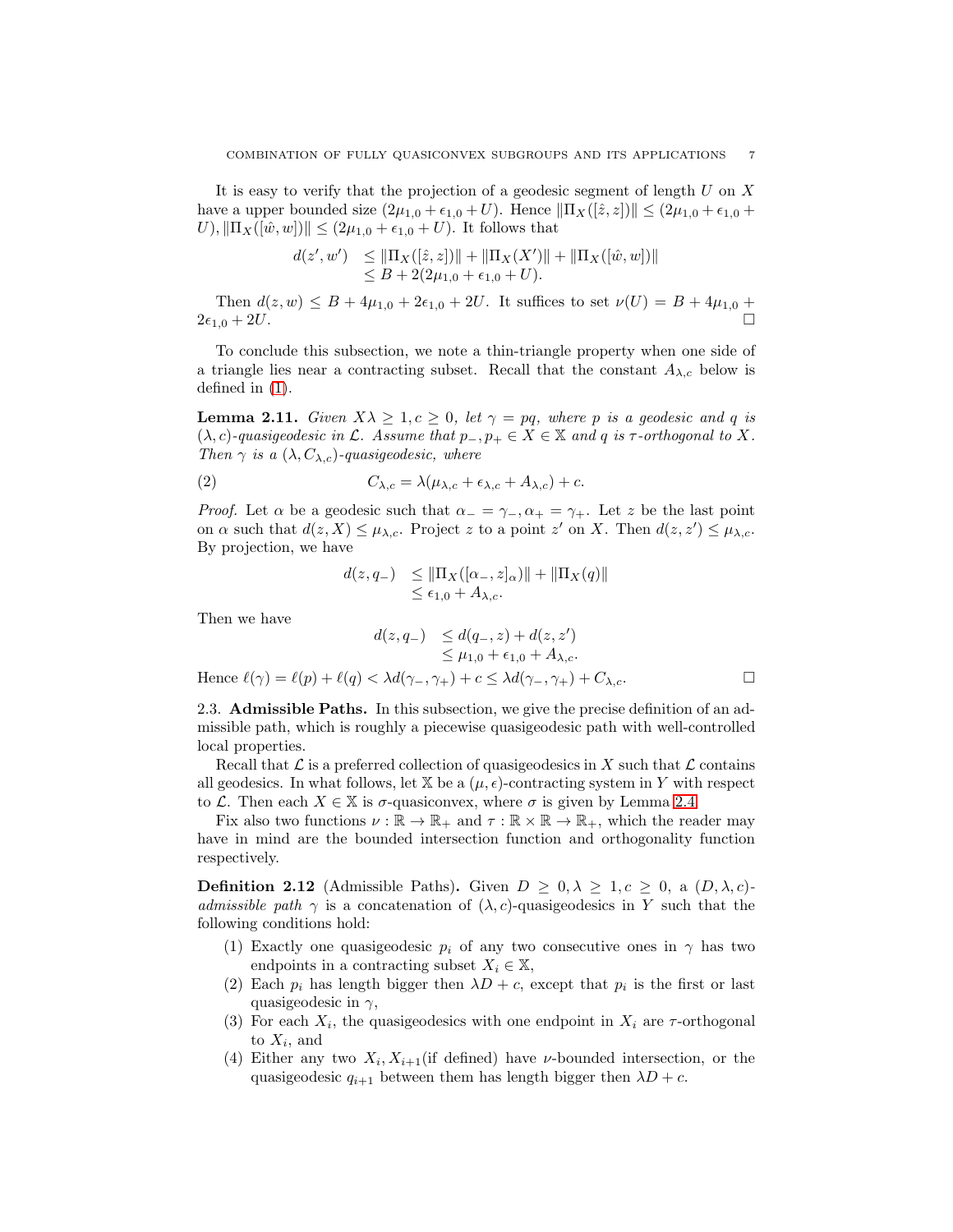*Remark* 2.13. Note that if X has  $\nu$ -bounded intersection, then the condition (3) is always satisfied.

For definiteness in the sequel, usually write  $\gamma = p_0 q_1 p_1 \dots q_n p_n$  and assume that  $p_i$  has endpoints in a contracting subset  $X_i \in \mathbb{X}$  and the following conditions hold.

- (1)  $\ell(p_i) > \lambda D + c$  for  $0 < i < n$ .
- (2)  $q_i \in \mathcal{L}$  is  $\tau$ -orthogonal to both  $X_{i-1}$  and  $X_i$  for  $1 \leq i \leq n$ .
- (3) For  $1 \leq i \leq n$ , either  $\ell(q_i) > \lambda D + c$ , or  $X_{i-1}$  and  $X_i$  have *ν*-bounded intersection.

*Remark* 2.14. The collection  $\{X_i\}$  therein will be referred to as the (associated) contracting subsets for  $\gamma$ . It is not required that  $X_i \neq X_j$  for  $i \neq j$ . This often facilitates the verification of a path being admissible.

<span id="page-7-2"></span>**Definition 2.15** (Fellow Traveller). Assume that  $\gamma = p_0 q_1 p_1 ... q_n p_n$  is a  $(D, \lambda, c)$ admissible path, where each  $p_i$  has two endpoints in  $X_i \in \mathbb{X}$ . Let  $\alpha$  be a path such that  $\alpha_-=\gamma_-, \alpha_+=\gamma_+.$ 

Given  $R > 0$ , the path  $\alpha$  is a R-fellow traveller for  $\gamma$  if there exists a sequence of successive points  $z_i, w_i$  ( $0 \le i \le n$ ) on  $\alpha$  such that  $d(z_i, w_i) \ge 1$  and  $d(z_i, (p_i)_{-})$  $R, d(w_i, (p_i)_+) < R.$ 

2.4. Quasi-geodesicity of long admissible paths. The aim of this subsection is to show that for a sufficiently large D, a  $(D, \lambda, c)$ -admissible path is a quasigeodesic. The main technical result of this subsection can be stated as follows.

<span id="page-7-0"></span>**Proposition 2.16.** *Given*  $\lambda \geq 1, c \geq 0$ , *there are constants*  $D = D(\lambda, c) > 0, R =$  $R(\lambda, c) > 0$  *such that the following statement holds.* 

*Let*  $\gamma$  *be a*  $(D_0, \lambda, c)$ *-admissible path for*  $D_0 > D$ *. Then any geodesic*  $\alpha$  *between*  $\gamma$ <sup>-</sup> and  $\gamma$ <sup>+</sup> *is a R-fellow traveller for*  $\gamma$ *.* 

The main corollary is that a long admissible path is a quasigeodesic.

<span id="page-7-1"></span>**Corollary 2.17.** *Given*  $\lambda \geq 1, c \geq 0$ , *there are constants*  $D = D(\lambda, c) > 0, \Lambda =$  $\Lambda(\lambda, c) \geq 1$  *such that given any*  $D_0 > D$  *the*  $(D_0, \lambda, c)$ *-admissible path is a*  $(\Lambda, 0)$ *quasigeodesic.*

*Proof.* Let  $D = D(\lambda, c)$ ,  $R = R(\lambda, c)$  be given by Proposition [2.16.](#page-7-0) Then it suffices to set  $\Lambda = \lambda(6R + 1) + 3c$  to complete the proof.

The reminder of this subsection is devoted to the proof of Proposition [2.16.](#page-7-0)

We now define, a priori, the candidate constants which are calculated in the course of proof:

$$
R = R(\lambda, c) = \max\{(6), (8), (14)\},\
$$

and

 $D = D(\lambda, c) = \max\{(4), (5), (7), (9), (13)\}$  $D = D(\lambda, c) = \max\{(4), (5), (7), (9), (13)\}$  $D = D(\lambda, c) = \max\{(4), (5), (7), (9), (13)\}$  $D = D(\lambda, c) = \max\{(4), (5), (7), (9), (13)\}$  $D = D(\lambda, c) = \max\{(4), (5), (7), (9), (13)\}$  $D = D(\lambda, c) = \max\{(4), (5), (7), (9), (13)\}$  $D = D(\lambda, c) = \max\{(4), (5), (7), (9), (13)\}$  $D = D(\lambda, c) = \max\{(4), (5), (7), (9), (13)\}$  $D = D(\lambda, c) = \max\{(4), (5), (7), (9), (13)\}$  $D = D(\lambda, c) = \max\{(4), (5), (7), (9), (13)\}$  $D = D(\lambda, c) = \max\{(4), (5), (7), (9), (13)\}$ 

Let  $\gamma = p_0 q_1 p_1 \dots q_n p_n$  be a  $(D_0, \lambda, c)$ -admissible path for  $D_0 > D$ , where  $p_i, q_i$ are  $(\lambda, c)$ -quasigeodesics. For definiteness, assume that each  $p_i$  has endpoints in  $X_i \in \mathbb{X}$ . Moreover, we can assume that each  $p_i$  is a geodesic, as the general case follows as a direct consequence.

The proof of Proposition [2.16](#page-7-0) is achieved by the induction on the number of contracting subsets  $\{X_i\}$  for  $\gamma$ .

We start with a lemma describing the subpath of an admissible path around a contracting subset. Denote by  $\Pi_k(q)$  the projection of q to  $X_k$ .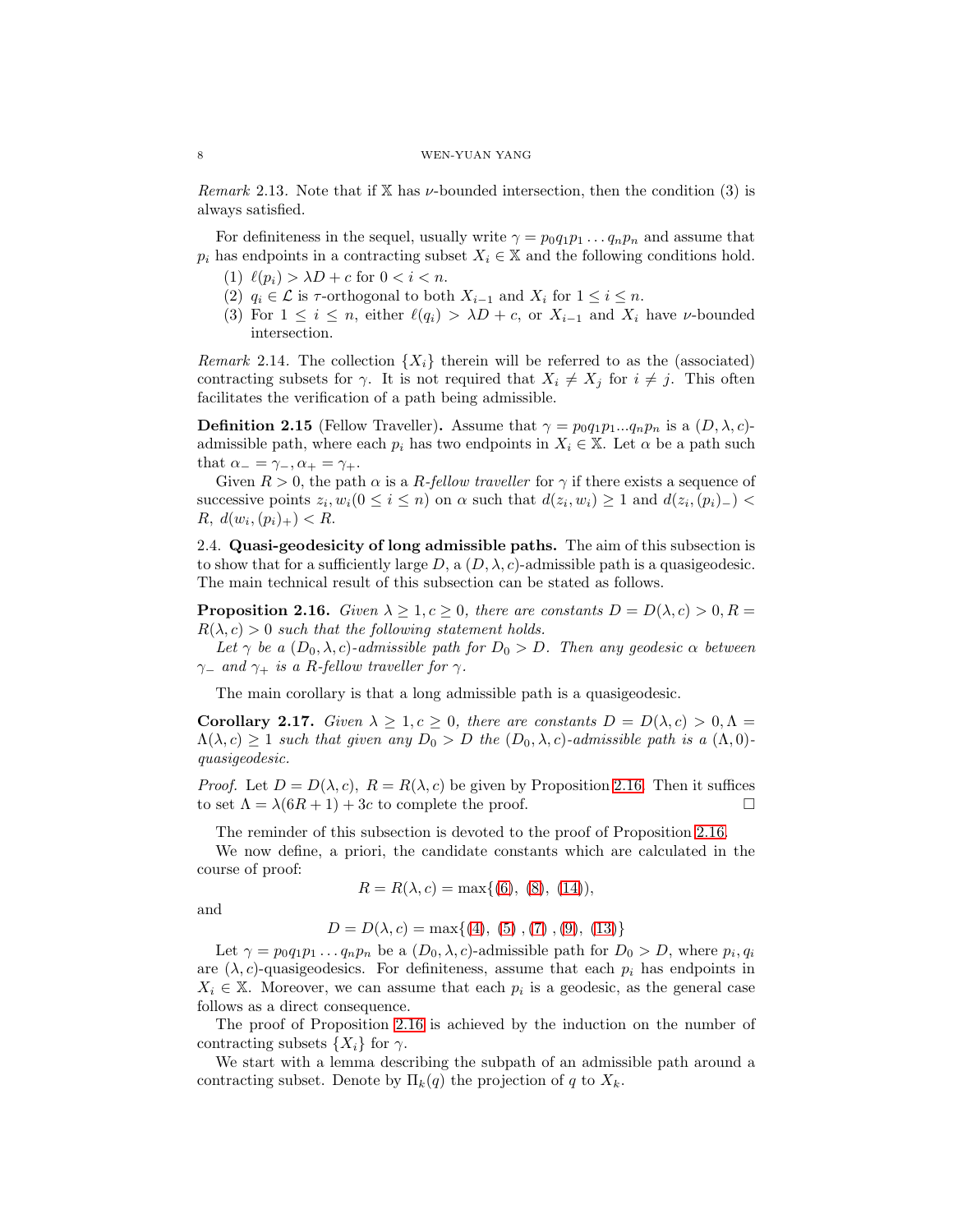<span id="page-8-2"></span>**Lemma 2.18** (Near contracting subsets). Let  $X_k(0 \leq k \leq n)$  be a contracting *subset for* γ*. Then we have the following*

$$
\forall k > 0 : \|\Pi_k(p_{k-1}q_k)\| < B_{\lambda,c},
$$

*and*

$$
\forall k < n : \left\| \Pi_k(q_{k+1}p_{k+1}) \right\| < B_{\lambda,c},
$$

*where*

<span id="page-8-1"></span>
$$
B_{\lambda,c} = 2\epsilon_{1,0} + 2\mu_{1,0} + \nu(\mu_{1,0} + \sigma_0) + A_{\lambda,c}.
$$

*Proof.* We only prove the inequality for the case  $p_{k-1}q_k$ . The other case is similar. We claim the following inequality

(3) 
$$
||p_{k-1} \cap N_{\mu(1,0)}(X_k)|| < \nu(\mu_{1,0} + \sigma_0),
$$

from which the conclusion follows. In fact, assuming the inequality [\(3\)](#page-8-1) is true. Let z(resp. w) be the first(resp. last) point of  $p_{k-1}$  such that  $z, w \in N_{\mu(1,0)}(X_k)$ . Then we have

$$
\|\Pi_k(p_{k-1}q_k)\| < \|\Pi_k([p_{k-1})-z]_{p_{k-1}})\| + \|\Pi_k([z,w]_{p_{k-1}})\| \n+ \|\Pi_k([w,(p_{k-1})+]_{p_{k-1}})\| + \|\Pi_k(q_k)\| \n< 2\epsilon_{1,0} + (2\mu_{1,0} + \nu(\mu_{1,0} + \sigma_0)) + A_{\lambda,c} < B_{\lambda,c}.
$$

In order to prove [\(3\)](#page-8-1), we examine the following two cases by the definition of an admissible path.

*Case 1:*  $\ell(q_k) > \lambda D + c$ . We show that  $p_{k-1} \cap N_{\mu(1,0)}(X_k) = \emptyset$  and hence [\(3\)](#page-8-1) holds trivially. Suppose not. Let w be the last point on  $p_{k-1}$  such that  $d(w, X_k) \leq \mu_{1,0}$ . Project w to a point  $w' \in X_k$ . Then  $d(w, w') < \mu_{1,0}$ . Using projection, we obtain

$$
d(w, (q_k)_+) < d(w, w') + d(w', (q_k)_+)
$$
  

$$
< \mu_{1,0} + ||\Pi_k[w, p_{k-1}]_{p_{k-1}}|| + ||\Pi_k(q_k)||
$$
  

$$
< \mu_{1,0} + \epsilon_{1,0} + A_{\lambda,c}.
$$

Since  $p_{k-1}q_k$  is a  $(\lambda, C_{\lambda,c})$ -quasigeodesic by Lemma [2.11,](#page-6-1) we have that

<span id="page-8-0"></span>
$$
C_{\lambda,c} + \lambda d(w, (q_k)_+) > \ell([w, (p_{k-1})_+]_{p_{k-1}}) + \ell(q_k).
$$

As it is assumed that

(4) 
$$
D > \mu_{1,0} + \epsilon_{1,0} + A_{\lambda,c} + C_{\lambda,c},
$$

this gives a contradiction with  $\ell(q_k) > \lambda D + c$ .

*Case 2:* Otherwise  $X_{k-1}$ ,  $X_k$  have *ν*-bounded intersection. Then  $p_{k-1}$  lies in  $N_{\sigma(0)}(X_{k-1})$ . By the bounded projection property, we have

$$
||p_{k-1} \cap N_{\mu(1,0)}(X_k)|| < ||N_{\sigma(0)}(X_{k-1}) \cap N_{\mu(1,0)}(X_k)|| < \nu(\mu_{1,0} + \sigma_0).
$$
  
This establishes (3).

We are ready to start the base step of induction.

<span id="page-8-3"></span>**Lemma 2.19** (Base Step). *Proposition [2.16](#page-7-0) is true for*  $n = 1$  *and*  $n = 2$ .

*Proof.* We shall prove a slightly stronger result: let  $\alpha$  be a geodesic such that  $d(\alpha_{-}, \gamma_{-}) \leq \mu_{1,0}, d(\alpha_{+}, \gamma_{+}) \leq \mu_{1,0}$ , then  $\alpha$  is a R-fellow traveller for  $\gamma$ .

The case " $n = 1$ ". Assume that  $\gamma = q_1 p_1 q_2$ , where the geodesic  $p_1$  has two endpoints in a contracting subset  $X_1$ .

Note that  $[\alpha_-, \gamma_-]$  and  $[\alpha_+, \gamma_+]$  are of length at most  $\mu_{1,0}$ . By projection we have

$$
\|\Pi_1([\alpha_-, \gamma_-])\| \le \epsilon_{1,0} + 3\mu_{1,0}, \ \|\Pi_1([\alpha_+, \gamma_+])\| \le \epsilon_{1,0} + 3\mu_{1,0}.
$$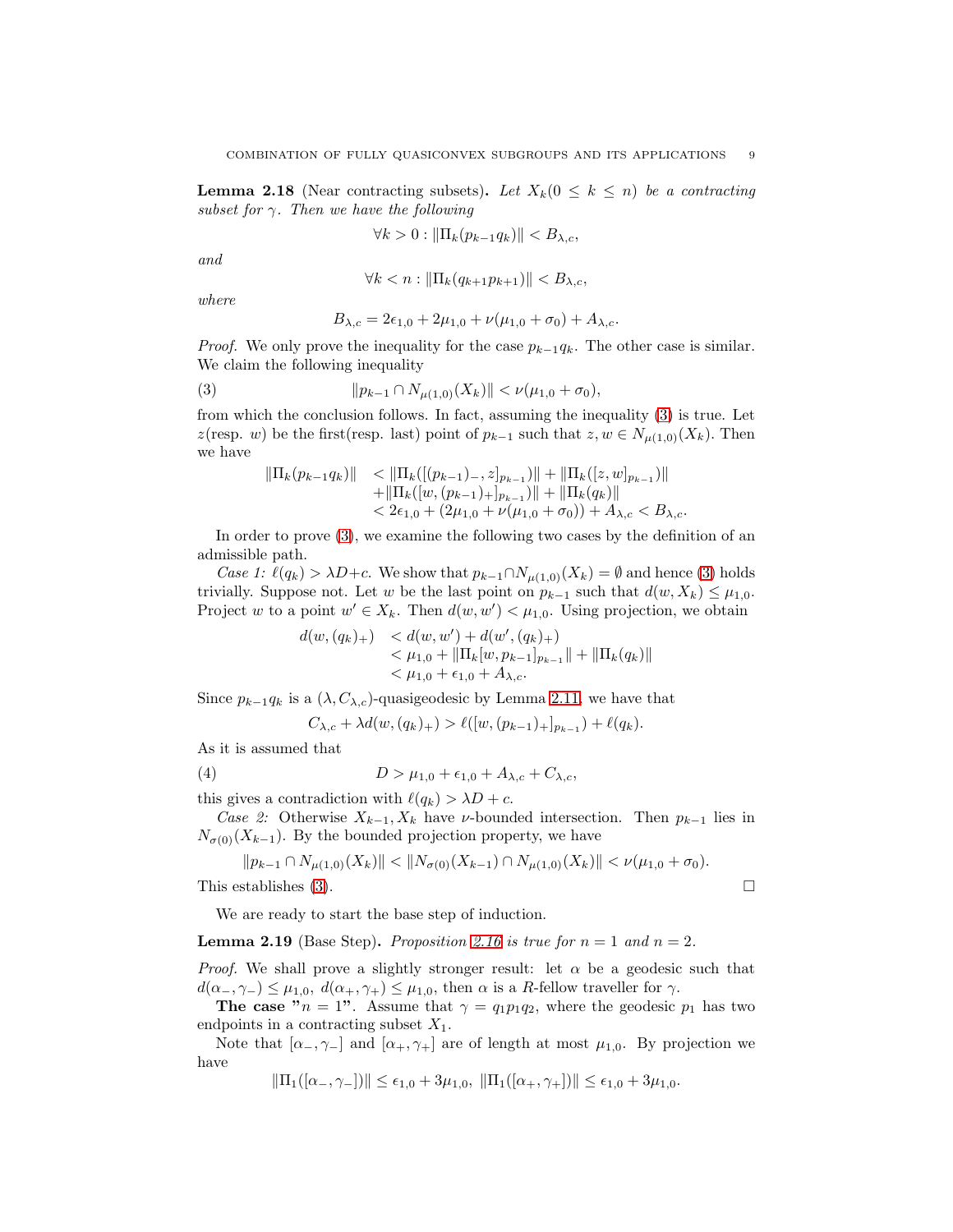We claim that  $N_{\mu(1,0)}(X_1) \cap \alpha \neq \emptyset$ . Suppose not. Then we can estimate by projection

$$
\ell(p_1) \leq \|\Pi_1(q_1)\| + \|\Pi_1(\alpha)\| + \|\Pi_1(q_2)\| + \|\Pi_1([\alpha_-, \gamma_-])\| + \|\Pi_1([\alpha_+, \gamma_+])\|
$$
  

$$
\leq 2A_{\lambda,c} + 3\epsilon_{1,0} + 6\mu_{1,0}.
$$

This gives a contradiction as it is assumed that

(5) 
$$
D > 2A_{\lambda,c} + 3\epsilon_{1,0} + 6\mu_{1,0}.
$$

Let z and w be the first and last points of  $\alpha$  such that  $z, w \in N_{\mu(1,0)}(X_1)$ . Project  $z, w$  to  $z', w'$  to  $X_1$  respectively. Hence we see

<span id="page-9-2"></span><span id="page-9-0"></span>
$$
d((q_1)_+,z) \leq \|\Pi_1(q_1)\| + \|\Pi_1([\alpha_-,z]_{\alpha})\| + \|\Pi_1([\alpha_-, \gamma_-])\| + d(z,z')
$$
  

$$
\leq A_{\lambda,c} + 2\epsilon_{1,0} + 4\mu_{1,0} < R - 1,
$$

as it is assumed that

(6) 
$$
R > A_{\lambda,c} + 2\epsilon_{1,0} + 4\mu_{1,0} + 1.
$$

It is similar that  $d((q_2)_{-}, w) < R - 1$ . Up to a slight modification of z, w, we see that  $\alpha$  is a R-fellow traveller for  $\gamma$ .

**The case "** $n = 2$ ". This case is similar to the case " $n=1$ ". We only indicate the necessary changes in the below.

Assume that  $\gamma = q_1 p_1 q_2 p_2 q_3$ , where the geodesic  $p_1, p_2$  have two endpoints in contracting subsets  $X_1, X_2$  respectively.

We first claim that  $N_{\mu(\lambda,c)}(X_1) \cap q_3 = \emptyset$ . If not, let z be the first point on  $q_3$ such that  $z \in N_{\mu(\lambda,c)}(X_1) \cap q_3$ . Project z to z' on  $X_1$ . By Lemma [2.18,](#page-8-2) we see that

$$
d(z',(q_2)_{-})\leq \|\Pi_1(q_2p_2)\|+\|\Pi_1([(q_3)_{-},z]_{q_3})\|\leq B_{\lambda,c}+\epsilon_{\lambda,c}.
$$

The case " $n = 1$ " shows that  $q_2p_2q_3$  is a  $(\Lambda, 0)$ -quasigeodesic, where  $\Lambda = \Lambda(\lambda, c)$  is given by Corollary [2.17.](#page-7-1) It follows that

<span id="page-9-3"></span>
$$
\ell(p_2) \leq \ell([(q_2)_-, z]_{\gamma}) \leq \Lambda d((q_2)_-, z) \leq \Lambda(B_{\lambda, c} + \epsilon_{\lambda, c} + \mu_{\lambda, c}).
$$

This gives a contradiction as it is assumed that

(7) 
$$
D > \Lambda(B_{\lambda,c} + \epsilon_{\lambda,c} + \mu_{\lambda,c}).
$$

Hence it is shown that  $N_{\mu(\lambda,c)}(X_1) \cap q_3 = \emptyset$ .

Using the same argument as the case " $n = 1$ ", we can see that  $\alpha \cap N_{\mu(1,0)}(X_i) \neq \emptyset$ for  $i = 1, 2$ . Let  $z_1$  and  $w_1$  be the first and last points of  $\alpha$  such that  $z_1, w_1 \in$  $N_{\mu(1,0)}(X_1)$ . Then as in the case " $n=1$ ", we obtain

<span id="page-9-1"></span>
$$
d((p_1)_{-}, z_1) \le A_{\lambda, c} + 2\epsilon_{1,0} + 4\mu_{1,0} < R - 1,
$$

and

$$
d((p_1)_+, w_1) \le ||\Pi_1(q_2p_2)|| + ||\Pi_1(q_3)|| + ||\Pi_1([w_1, \alpha_+]_\alpha)|| + ||\Pi_1([\alpha_+, \gamma_+])||
$$
  

$$
\le B_{\lambda, c} + 3\epsilon_{1,0} + 4\mu_{1,0} < R - 1,
$$

as it is assumed that

(8) 
$$
R > B_{\lambda,c} + 3\epsilon_{1,0} + 4\mu_{1,0} + 1.
$$

Consider the path  $\gamma' = [w'_1, (p_1)_+] q_2 p_2 q_3$  which is  $(D, \lambda, c)$ -admissible. Let  $\alpha' =$  $[w_1, \alpha_+]_{\alpha}$ . Let  $z_2$  and  $w_2$  be the first and last points of  $\alpha'$  such that  $z_2, w_2 \in$  $N_{\mu(1,0)}(X_2)$ . Similarly as above, we obtain that  $d((p_2)_-, z_2) \leq R-1, d((p_2)_+, w_2) \leq$  $R-1$ .

Consequently, it is shown that  $\alpha$  is a R-fellow traveller for  $\gamma$ .

$$
10\quad
$$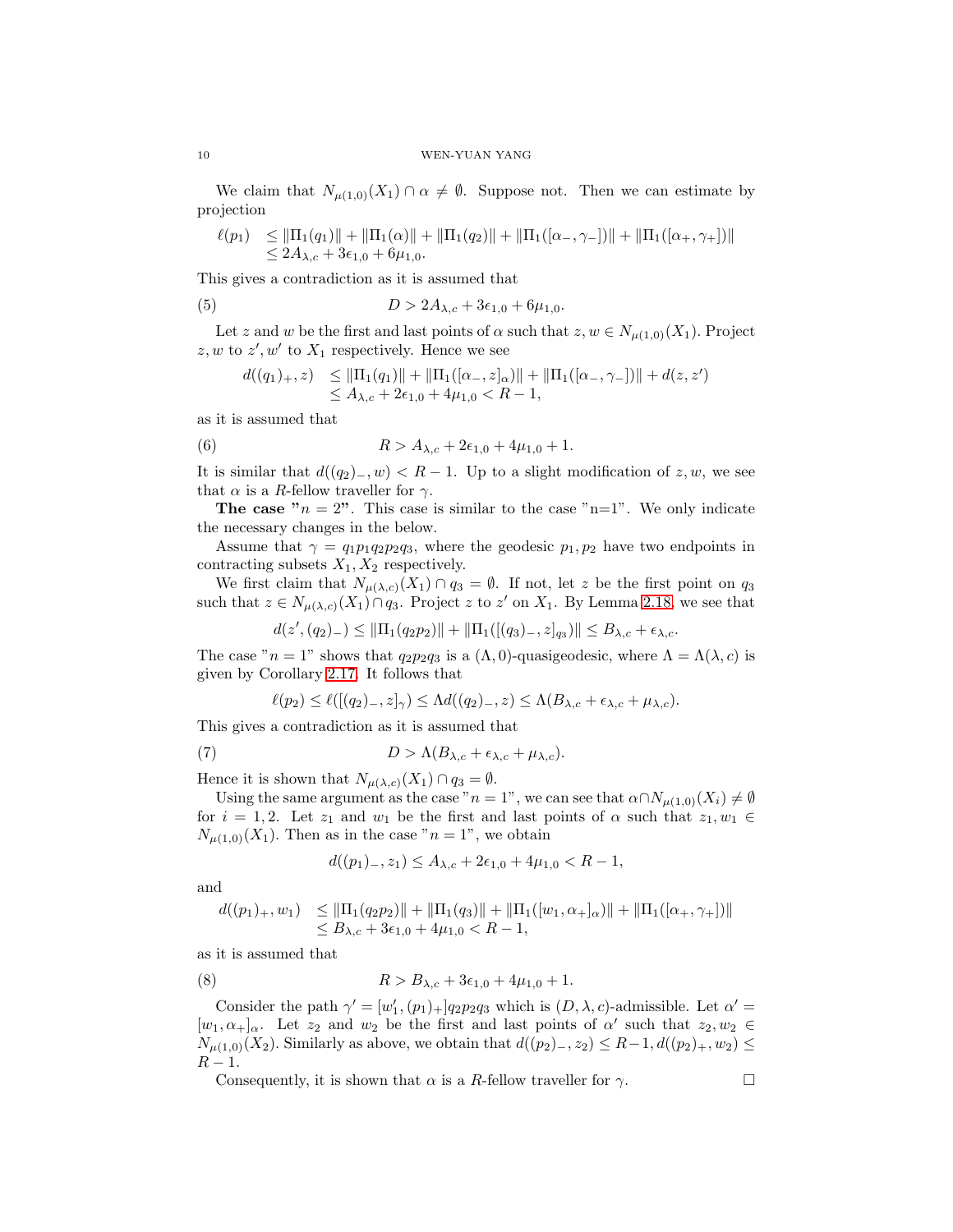**Inductive Assumption:** Assume that Proposition [2.16](#page-7-0) holds for any  $(D_0, \lambda, c)$ admissible path  $\gamma'$  with k contracting subsets  $X_i \in \mathbb{X}$   $(k \leq n)$ . Then any geodesic between  $\gamma'_-, \gamma'_+$  is a R-fellow traveller for  $\gamma'$ . Moreover  $\gamma'$  is a  $(\Lambda, 0)$ -quasigeodesic, where  $\Lambda = \Lambda(\lambda, c)$  is given by Corollary [2.17.](#page-7-1)

We now consider the admissible path  $\gamma = p_0 q_1 p_1 \dots q_n p_n$ , which has  $n + 1$  contracting subsets  $\{X_i \in \mathbb{X} : 0 \leq i \leq n\}.$ 

<span id="page-10-2"></span>**Lemma 2.20** (Far from contracting subsets). Let  $X_k$  ( $0 < k < n$ ) be a contracting *subset for*  $\gamma$ *. Denote*  $\beta = [(p_0)_-, (q_{k-2})_+]_{\gamma}$ *. Then the following holds* 

$$
\beta \cap N_{R+\sigma(\mu(1,0))}(X_k) = \emptyset.
$$

*Proof.* Suppose, to the contrary, that  $\beta \cap N_{R+\sigma(\mu(1,0))}(X_k) \neq \emptyset$ . Let z be the last point on  $\beta$  such that  $d(z, X_k) \leq R + \sigma_{\mu(1,0)}$ . Project z to w on  $X_k$ .

Observe that  $\hat{\beta} = \beta \cup p_{k-1}q_k[(p_k)_-, w]$  is a  $(D_0, \lambda, c)$ -admissible path with at most n contracting subsets, as  $k < n$ . Hence  $\bar{\beta}$  is a  $(\Lambda, 0)$ -quasigeodesic by Inductive Assumption. It follows that

<span id="page-10-0"></span>
$$
\ell([z,w]_{\hat{\beta}}) < \Lambda(R + \sigma_{\mu(1,0)}).
$$

This gives a contradiction with  $\ell(p_{k-1}) > D$ , as it is assumed that

$$
(9) \t\t D > \Lambda(R + \sigma_{\mu(1,0)}).
$$

Therefore, the segment  $\beta$  has at least a distance  $R + \sigma_{\mu(1,0)}$  to  $X_k$ .





<span id="page-10-1"></span>Figure 1. Proof of Proposition [2.16](#page-7-0)

A key step in proving Proposition [2.16](#page-7-0) is the following.

<span id="page-10-3"></span>**Lemma 2.21.** *Let*  $X_k$  *be a contracting subset for*  $\gamma$ *, where*  $0 < k < n$ *. Assume*  $\alpha$ *is a geodesic such that*  $d(\gamma_-, \alpha_-) \leq \mu_{1,0}, d(\gamma_+, \alpha_+) \leq \mu_{1,0}.$  Then there exist points  $z, w \in \alpha \cap N_{\mu(1,0)}(X_k)$  *such that*  $d(z,(p_k)_{-}) < R-1$ ,  $d(w,(p_k)_{+}) < R-1$ .

*Proof.* Let  $\alpha_1 = [\gamma_-, (p_{k-1})_+]$ ,  $\alpha_2 = [(p_{k+1})_+, \gamma_+]$ ,  $\beta_1 = [\gamma_-, (p_{k-1})_-]_{\gamma}$  and  $\beta_2 =$  $[(p_{k+1})_+, \gamma_+]_{\gamma}$ . Note that  $\alpha_1, \alpha_2, \beta_1, \beta_2$  may be trivial.

Apply Induction Assumption to  $\beta_1$ . It follows that  $\alpha_1$  is a R-fellow traveller for  $\beta_1$ . Let  $z_i, w_j \in \alpha_1$  be the points given by Definition [2.15.](#page-7-2) Note that  $d(z_i, w_j) \geq 1$ and  $d((p_j)_{-}, z_j) < R$ ,  $d((p_j)_{+}, w_j) < R$ .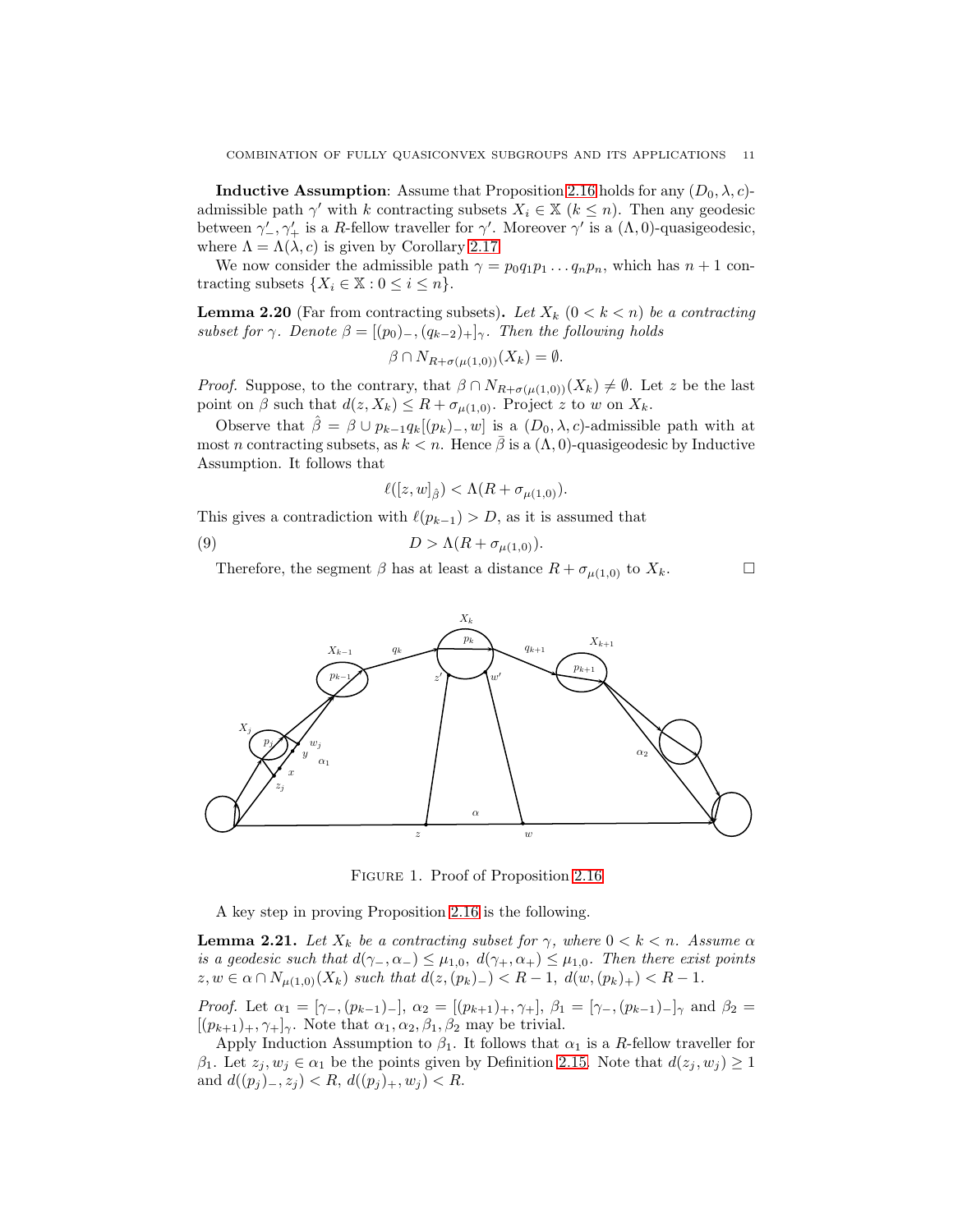Let x, y be the first and last points on  $\alpha_1$  respectively such that  $x, y \in N_{\mu(1,0)}(X_k)$ . See Figure [1.](#page-10-1)

**Claim.** *The segment*  $[x, y]_{\alpha_1}$  *contains no points from*  $\{z_j, w_j : 1 < j < k-1\}$ *. Moreover, any geodesic segment*  $[(p_j)_-, z_j]$  *and*  $[(p_j)_+, w_j]$  *have at least a distance*  $\mu_{1,0}$  *to*  $X_k$ .

*Proof of Claim.* Suppose, to the contrary, that there is a point, say  $z_j$  from  $\{z_j, w_j :$  $1 < j < k-1$  such that  $z_j \in [x,y]_{\alpha_1}$ . Note that any point on  $[x,y]_{\alpha_1}$  has at most a distance  $\sigma_{\mu(1,0)}$  to  $X_k$ . As  $d(z_j, (p_j)_{-}) < R$ , we have  $d((p_j)_{-}, X_k) <$  $R + \sigma_{\mu(1,0)}$ . This contradicts Lemma [2.20,](#page-10-2) as it follows that  $\beta_1$  has at least a distance  $(R + \sigma_{\mu(1,0)})$  to  $X_k$ .

By the same argument, one can see that any geodesic segment  $[(p_j)_{-}, z_j]$  and  $[(p_j)_+, w_j]$  have at least a distance  $\mu_{1,0}$  to  $X_k$ .

By the Claim above, we assume that  $x, y \in [z_j, w_j]_{\alpha}$  for some  $z_j, w_j \in \{z_j, w_j :$  $1 < j < k - 1$ . (The case that  $x, y \in [w_j, z_{j+1}]_{\alpha}$  is similar).

Using projection, we shall show that  $\alpha \cap N_{\mu(1,0)}(X_k) \neq \emptyset$ . Suppose not. The length of  $p_k$  is estimated as follows:

<span id="page-11-2"></span>(10)  
\n
$$
\|\Pi_k([\gamma_-, (p_k)_-]_{\gamma})\| < \|\Pi_k([\alpha_-, z_j]_{\alpha_1})\| + \|\Pi_k([\rho_j]_{-}, z_j])\| \n+ \|\Pi_k(p_j)\| + \|\Pi_k[(p_j)_{+}, w_j]\| \n+ \|\Pi_k([w_j, (\alpha_1)_+]_{\alpha_1})\| + \|\Pi_k(p_{k-1}q_k)\| \n< 5\epsilon_{1,0} + B_{\lambda,c}.
$$

Similarly, we obtain that

(11) 
$$
\|\Pi([p_k)_+,\gamma_+]_\gamma)\| < 5\epsilon_{1,0} + B_{\lambda,c}.
$$

Note that  $[\alpha_-, \gamma_-]$  and  $[\alpha_+, \gamma_+]$  are of length at most  $\mu_{1,0}$ . Hence we have

(12) 
$$
\|\Pi_k([\alpha_-, \gamma_-])\| \le \epsilon + 3\mu_{1,0}, \|\Pi_k([\alpha_+, \gamma_+])\| \le \epsilon + 3\mu_{1,0}.
$$

It follows from  $(10)$ ,  $(12)$  and  $(11)$  that

<span id="page-11-4"></span><span id="page-11-3"></span>
$$
\ell(p_k) < ||\Pi_k([\gamma_-, (p_k)_-]\gamma)|| + ||\Pi_k([(p_k)_+, \gamma_+]\gamma)|| + ||\Pi_k(\alpha)||
$$
  
 
$$
+ ||\Pi_k([\alpha_-, \gamma_-])|| + ||\Pi_k([\alpha_+, \gamma_+])||
$$
  
 
$$
< 13\epsilon_{1,0} + 6\mu_{1,0} + 2B_{\lambda,c}.
$$

This gives a contradiction with  $\ell(p_k) > D$ , as it is assumed that

(13) 
$$
D > 13\epsilon_{1,0} + 6\mu_{1,0} + 2B_{\lambda,c}.
$$

Hence  $\alpha \cap N_{\mu(1,0)}(X_k) \neq \emptyset$ . Let z be the first point of  $\alpha$  such that  $d(z, X_k) \leq \mu_{1,0}$ . Let  $z'$  be a projection point of  $z$  to  $X_k$ . Then it follows that

<span id="page-11-1"></span><span id="page-11-0"></span>
$$
d(z, (p_k)_{-}) < d(z, z') + d(z', (p_k)_{-}) < \mu_{1,0} + 5\epsilon_{1,0} + B_{\lambda,c} < R - 1,
$$

as it is assumed that

(14) 
$$
R > \mu_{1,0} + 5\epsilon_{1,0} + B_{\lambda,c} + 1.
$$

Let w be the last point of  $\alpha$  such that  $d(z, X_k) \leq \mu_{1,0}$ . Arguing in the same way, we see that  $d(w,(p_k)_+) < R-1$ . This completes the proof.

We now finish the proof of Proposition [2.16,](#page-7-0) which is repeated applications of Lemma [2.21.](#page-10-3)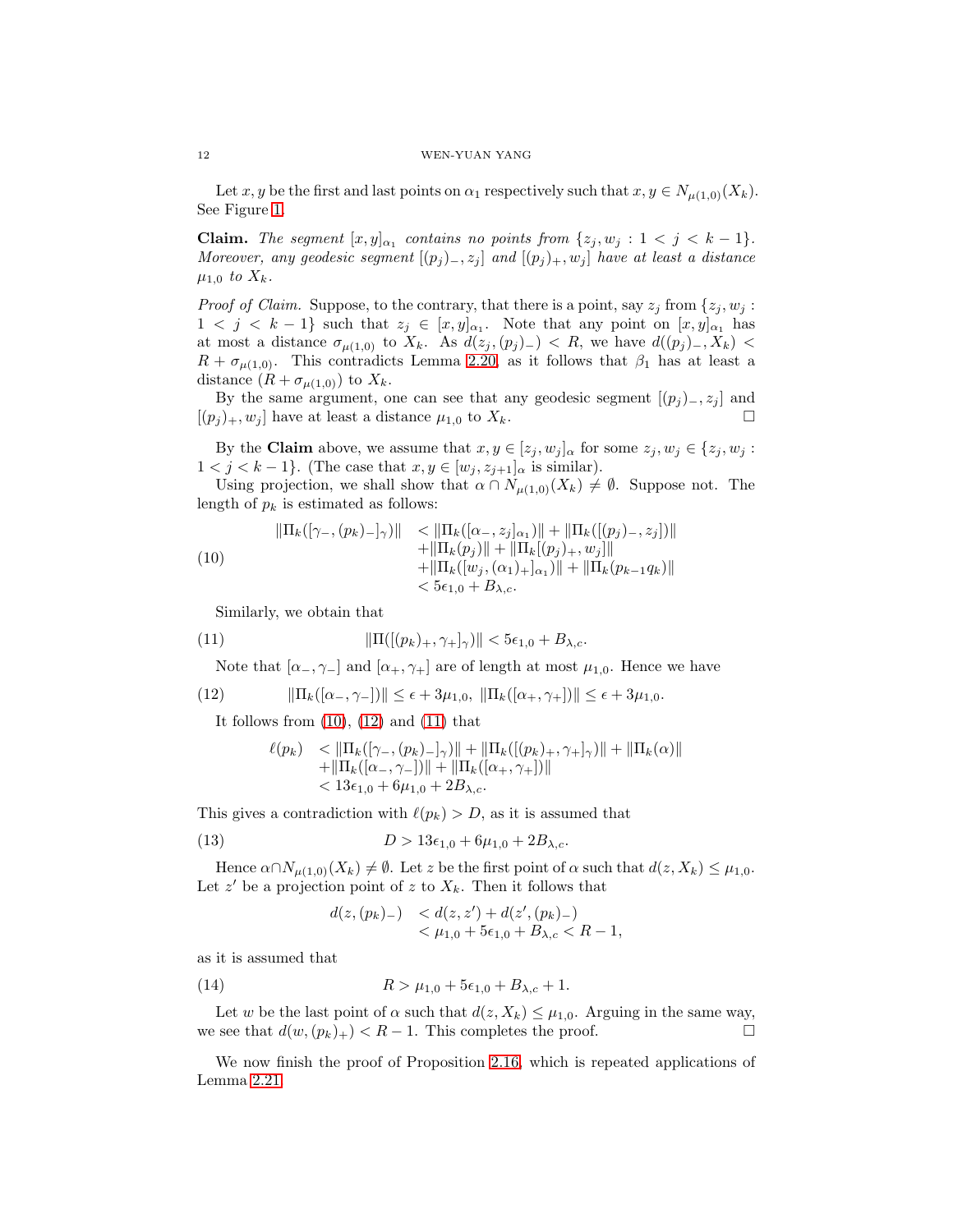*Proof of Proposition* [2.16.](#page-7-0) Recall that  $\gamma$  is a  $(D, \lambda, c)$ -admissible path with at most  $(n + 1)$  contracting subsets. Let  $\alpha$  be a geodesic such that  $\alpha = \gamma_-\$  and  $\alpha_+ = \gamma_+$ . By Lemma [2.19,](#page-8-3) we can assume that  $n \geq 2$ .

Consider a contracting subset  $X_k$  for  $\gamma$ , where  $0 < k < n$ . By Lemma [2.21,](#page-10-3) there exist  $z_k, w_k \in \alpha \cap N_{\mu(1,0)}$  such that  $d(z_k,(p_k)_{-}) < R-1$ ,  $d(w_k,(p_k)_{+}) < R-1$ .

Let  $w'_k$  be a projection point of  $w_k$  to  $X_k$ . Then  $d(w_k, w'_k) \leq \mu_{1,0}$ . We consider  $j = k + 1$ . Let  $\gamma' = [w'_k, (p_k)_+] [(p_k)_+, \gamma_+]_\gamma$  and  $\alpha' = [w_k, \alpha_*]_\alpha$ .

Observe that  $\gamma'$  is a  $(D, \lambda, c)$ -admissible path with at most n contracting subsets. Apply Lemma [2.21](#page-10-3) to  $\gamma'$  and  $\alpha'$ . Then there exist points  $z_j, w_j \in \alpha' \cap N_{\mu(1,0)}(X_j)$ such that  $d(z_j, (p_j)_{-}) < R - 1, d(w_j, (p_j)_{+}) < R - 1.$ 

Continuously increasing or decreasing k, the points  $z_j, w_j$  on  $\alpha$  are obtained to satisfy  $d(z_i, (p_i)_{-}) < R-1$ ,  $d(w_i, (p_i)_{+}) < R-1$  for all  $0 \leq j \leq n$ .

The conclusion that  $\alpha$  is a R-fellow traveller follows from a slight modification  $z_j, w_j$  such that  $d(z_j, w_j) \geq 1$ ,  $d(z_j, (p_j)_{-}) < R$ ,  $d(w_j, (p_j)_{+}) < R$ . The proof is now complete.

## 3. Fully quasiconvex subgroups

In this section, a finitely generated group  $G$  is always assumed to be hyperbolic relative to  $\mathbb{P} = \{P_i : 1 \le i \le n\}$ . We refer the reader to [\[19\]](#page-23-15), [\[11\]](#page-23-20), [\[5\]](#page-23-21), [\[10\]](#page-23-22) and [\[21\]](#page-23-23) for the references on the relative hyperbolicity of a group.

Given a finite generating set S, let  $\mathscr{G}(G, S)$  be the Cayley graph of G with respect to S. We denote by  $\text{Lab}(\cdot)$  the label function assigning for a combinatorial path in  $\mathscr{G}(G, S)$  the product of generators labeling its edges in G.

Let  $Y = \mathscr{G}(G, S)$ , d be the combinatorial metric induced on the graph  $\mathscr{G}(G, S)$ and  $\mathbb{X} = \{ gP : g \in G, P \in \mathbb{P} \}.$  The conjugate of a subgroup of  $P \in \mathbb{P}$  is called a *parabolic subgroup*, a left P-coset a *parabolic coset*.

3.1. Relatively quasiconvex subgroups. Relative quasiconvexity of a subgroup has been extensively studied from different points of view. See [\[21\]](#page-23-23) and [\[15\]](#page-23-12) for the equivalence of various definitions.

In this subsection, we shall recall a definition of relatively quasiconvex subgroup in terms of the geometry of Cayley graphs. This definition rather replies on the fact that  $X$  is a contracting system with bounded intersection in  $Y$ .

<span id="page-12-0"></span>Lemma 3.1 (Bounded intersection). [\[10\]](#page-23-22) *There exists a positive real-valued function*  $\nu : \mathbb{R} \to \mathbb{R}_+$  *such that any two distinct*  $gP, g'P' \in \mathbb{X}$  *have*  $\nu$ -bounded intersec*tion.*

The notion of transition points was introduced by Hruska in [\[21\]](#page-23-23) and further generalized by Gerasimov-Potyagailo in [\[15\]](#page-23-12).

**Definition 3.2.** Let p be a path in  $\mathcal{G}(G, S)$  and v a point in p. Given  $U >$  $0, L > 0$ , we say v is  $(U, L)$ -deep in some  $X \in \mathbb{X}$  if  $\|[v, p_{-}]_{p} \cap N_{U}(X)\| > L$  and  $||[v, p_{+}]_{p} \cap N_{U}(X)|| > L$ . If v is not  $(U, L)$ -deep in any  $X \in \mathbb{X}$ , then v is called a (U, L)*-transition point* of p.

<span id="page-12-1"></span>*Remark* 3.3. Let v be a  $(U, L)$ -deep point. If  $L > \nu(U)$ , then v is  $(U, L)$ -deep in a unique  $X \in \mathbb{X}$  by Lemma [3.1.](#page-12-0)

The following lemma is clear by the  $\nu$ -bounded intersection and Remark [3.3.](#page-12-1) It roughly says that the points at which a path exits a parabolic coset is transitional.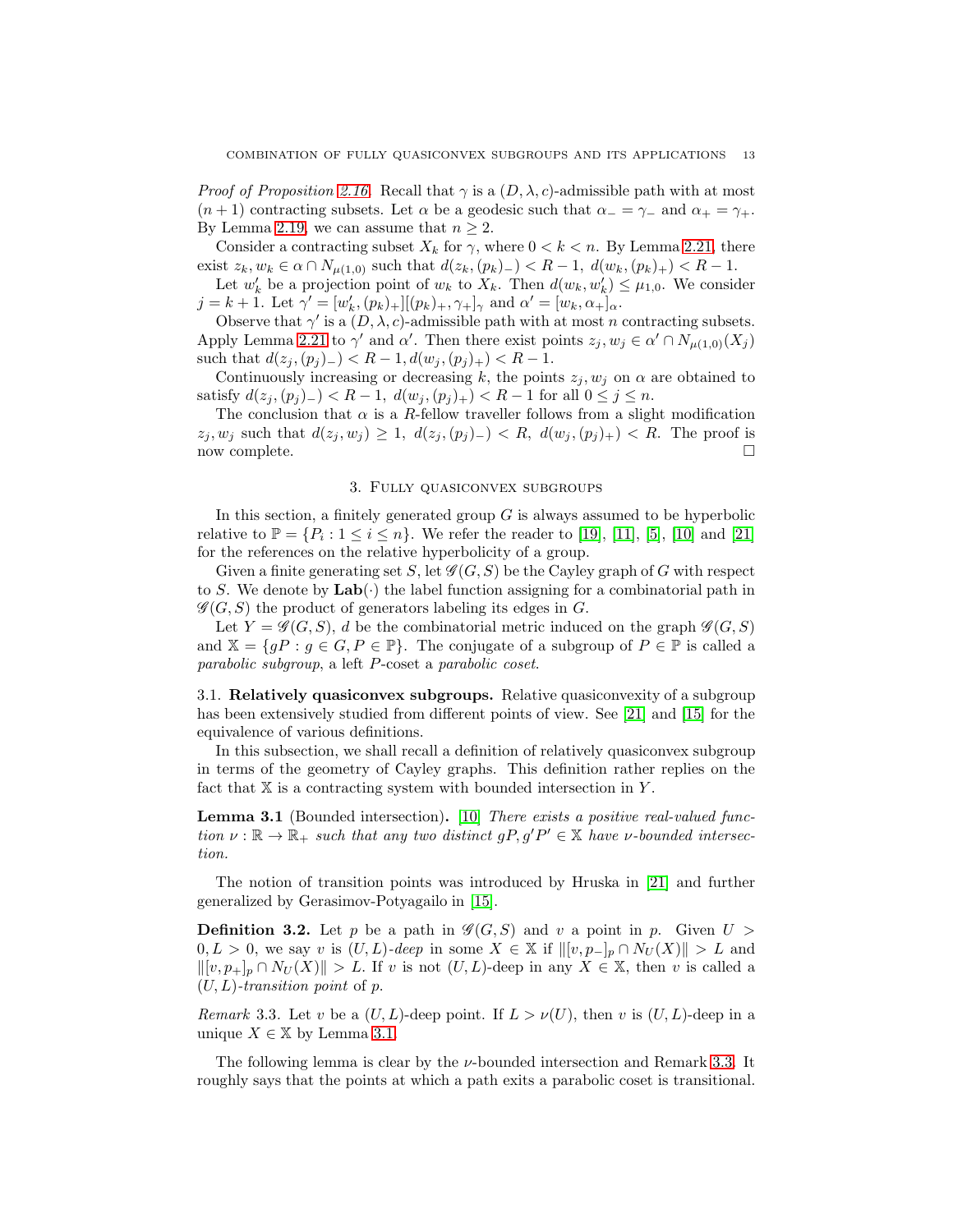<span id="page-13-0"></span>**Lemma 3.4.** *Given*  $X \in \mathbb{X}, U > 0$ , let z, w be the first and last points on a path p *in*  $\mathscr{G}(G, S)$  *such that*  $d(z, X) \leq U, d(w, X) \leq U$ . If  $d(z, w) > \nu(U)$ , then z, w are  $(U, \nu(U))$ *-transition points of p.* 

In terms of transition points, we can state a week Morse Lemma for a pair of quasigeodesics in the Cayley graph  $\mathscr{G}(G, S)$ . It was originally proved in [\[21\]](#page-23-23) that the Hausdorff distance between the transition points of an (absolute) geodesic and vertices of a relative geodesic is bounded. The following general version essentially follows from [\[15,](#page-23-12) Proposition 5.2.3].

<span id="page-13-1"></span>**Lemma 3.5.** *Given*  $\lambda \geq 1, c \geq 0$ *, there exists a constant*  $U = U(\lambda, c) > 0$  *such that the following holds for any two*  $(\lambda, c)$ -quasigeodesics p, q in  $\mathscr{G}(G, S)$  with same *endpoints.*

*For any*  $U_0 \geq U, L > \nu(U_0)$ *, there is a constant*  $R = R(U_0, L) > 0$  *such that any*  $(U_0, L)$ -transition point of p has at most a distance R to a  $(U_0, L)$ -transition point *of* q*.*

*Remark* 3.6. Fix  $U_0 \ge U(\lambda, c)$  and  $L_1, L_2 > \nu(U_0)$ . By Lemma [3.4,](#page-13-0) it is easy to see that the set of  $(U_0, L_1)$ -transition points of a  $(\lambda, c)$ -quasigeodesic has a bounded Hausdorff distance H to the set of its  $(U_0, L_2)$ -transition points, where H depends on  $L_1, L_2$  only.

We are now ready to state the definition of relatively quasiconvex subgroups.

**Definition 3.7** (Relative quasiconvexity). Let  $U = U(\lambda, c), L = \nu(U) + 1$ , where  $U(\cdot, \cdot), \nu(\cdot)$  are given by Lemmas [3.1](#page-12-0) and [3.5](#page-13-1) respectively. A subgroup H of G is called *relatively* M-quasiconvex for some  $M > 0$  if for any  $(\lambda, c)$ -quasigeodesic p in  $\mathscr{G}(G, S)$  with endpoints in H, any  $(U, L)$ -transition point of p lies in Mneighborhood of H.

To close this subsection, we recall two results frequently used in next sections. The first result is a general fact about the intersection of two subgroups in a countable group.

<span id="page-13-2"></span>Lemma 3.8. [\[21\]](#page-23-23) [\[23\]](#page-23-8) *Suppose* H, K *be subgroups of a countable group* G*. Let* d *be a left invariant proper metric on* G*. Then for any* H, gK, U > 0*, there exists a constant*  $\kappa = \kappa(H, gK, U)$  *such that*  $N_U(H) \cap N_U(gK) \subset N_{\kappa}(H \cap K^g)$ *.* 

The next result is well-known but we could not locate a reference in the literature. Hence a proof is given here for completeness.

<span id="page-13-3"></span>Lemma 3.9 (Long parabolic intersection). *Suppose* H *is relatively quasiconvex in* G. Given a constant  $U > 0$ , there exists a constant  $L = L(H, U)$  such that if  $\|N_U(gP) \cap H\| > L$  *for some*  $g \in G, P \in \mathbb{P}$ *, then*  $|H \cap P^g| = \infty$ *.* 

*Proof.* Given  $U > 0$ , let  $B = \{g : d(1,g) \leq U\}$  and  $A = \max\{\kappa(H, gP, U):$  $g \in B, P \in \mathbb{P}$ , where  $\kappa$  is the function given by Lemma [3.8.](#page-13-2) Consider the finite collection  $\mathbb{F} = \{H \cap P^g : |H \cap P^g| < \infty, g \in B, P \in \mathbb{P}\}\.$  Set  $L = \max\{d(1, g) : g \in \mathbb{P}\}\$  $N_A(\cup_{F\in\mathbb{F}} F)$ . We claim that L is the desired constant.

Let  $h \in N_U(gP) \cap H$  and  $p \in P$  such that  $d(h, gp) < U$ . Set  $g_0 = h^{-1}gp$ . Note that  $||N_U (gP) \cap H|| = ||N_U (g_0 P) \cap H||$ , where  $d(1, g_0) < U$ . Hence by Lemma [3.8,](#page-13-2)  $N_U(g_0P) \cap H \subset N_A(P^{g_0} \cap H)$ . This implies that if  $||N_U(g_0P) \cap H|| > L$ , then  $P<sup>g</sup>$  ∩ H is infinite. Hence,  $P<sup>g</sup>$  ∩ H is infinite.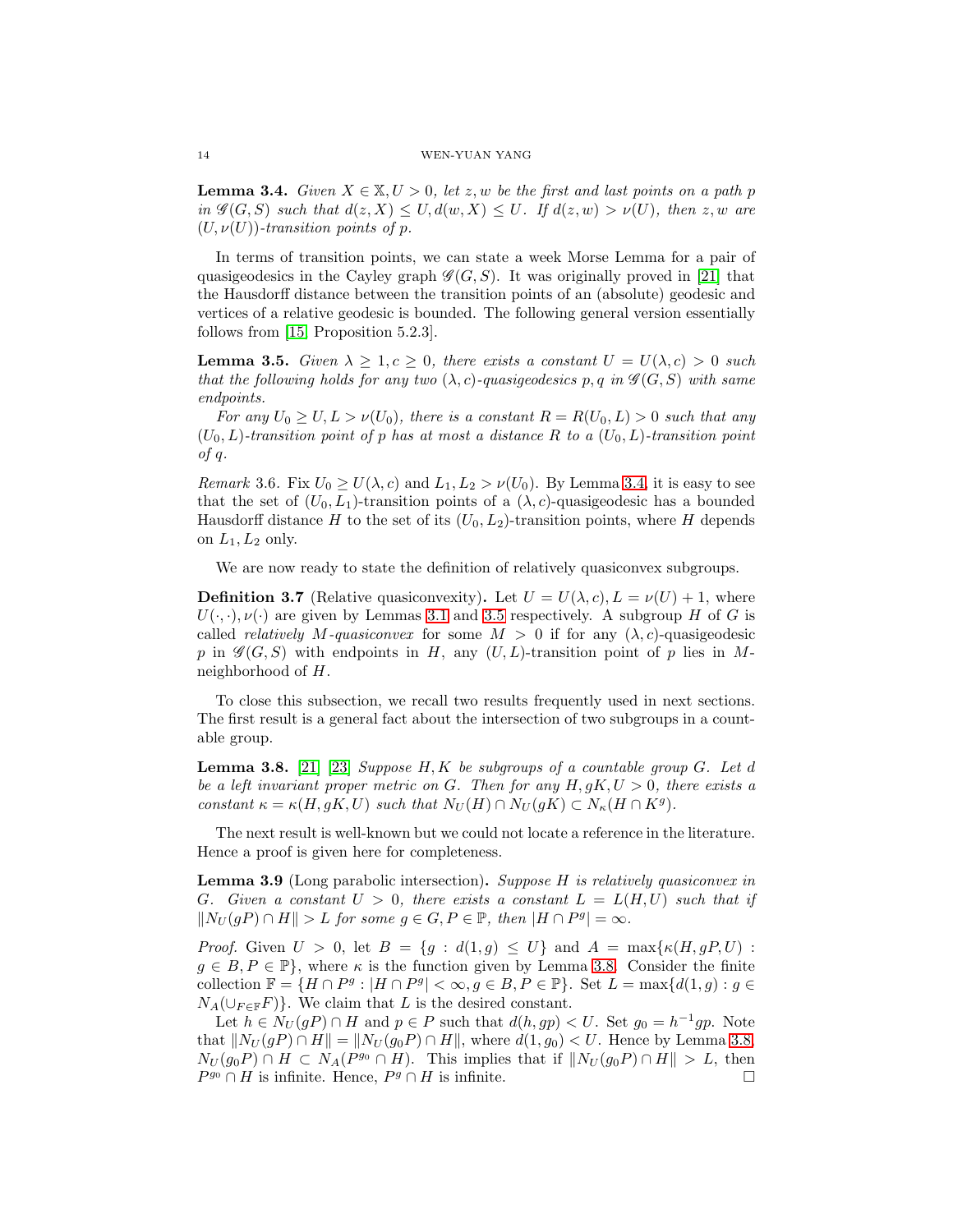3.2. Fully quasiconvex subgroups. The notion of a fully quasiconvex subgroup is the central object in next sections.

**Definition 3.10** (Fully quasiconvex subgroups). Let  $H$  be relatively quasiconvex in G. Then H is said to be *fully quasiconvex* if  $H \cap P<sup>g</sup>$  is either finite or of finite index in  $P^g$  for each  $g \in G, P \in \mathbb{P}$ .

The fundamental fact in this study is that a fully quasiconvex subgroup is a contracting subset. In particular, a collection of left cosets of a fully quasiconvex subgroup is a contracting system which we will focus on in next sections.

<span id="page-14-3"></span>Lemma 3.11. [\[15,](#page-23-12) Proposition 8.2.4] *Let* H *be fully quasiconvex in* G*. For any*  $\lambda \geq 1, c \geq 0$ , there exist positive constants  $\mu = \mu(\lambda, c)$  and  $\epsilon = \epsilon(\lambda, c)$  such that *for any*  $(\lambda, c)$ *-quasigeodesic*  $\gamma$  *satisfying*  $d(\gamma, H) \geq \mu(\lambda, c)$  *in*  $\mathscr{G}(G, S)$ *, we have*  $\|\Pi_H\gamma\| < \epsilon(\lambda, c).$ 

*Remark* 3.12*.* Note that maximal parabolic subgroups are fully quasiconvex. Hence by Lemma [3.1,](#page-12-0) X is a  $(\epsilon, \mu)$ -contracting system with  $\nu$ -bounded intersection.

The following lemma is easy exercise by the definition of full quasiconvexity.

<span id="page-14-2"></span>Lemma 3.13. *Suppose* H *is fully quasiconvex in* G*. Then there exists a constant*  $U = U(H)$  such that if  $|H \cap P^g| = \infty$  for some  $P \in \mathbb{P}, g \in G$ , then  $gP \subset N_U(H)$ .

We now come to the key fact that enables us to build a normal form in the combination theorem in Section 4.

<span id="page-14-0"></span>Lemma 3.14 (Orthogonality). *Suppose* H *is relatively quasiconvex and* K *is fully quasiconvex in* G. For any constant  $U > 0$ , there exists a constant  $\tau = \tau(U) > 0$ *such that the following statement is true.*

Let  $h \in H$  be such that  $d(1, h) = d(1, ChC)$ , where  $C = H \cap K$ . Then for any *geodesic* q *between* 1 *and* h, we have  $\|q \cap N_U(K)\| < \tau(U)$  *and*  $\|q \cap N_U(hK)\|$  $\tau(U)$ .

*Proof.* By assumption, we have that  $d(1, h) = d(1, hC)$  and  $d(1, h) = d(1, Ch)$ . It is easy to see that  $d(1, h) = d(1, hC)$  implies that  $d(1, h^{-1}) = d(1, Ch^{-1})$ . Observe that the verification of the inequality  $||q \cap N_U(hK)|| < \tau$  can be reduced to  $||h^{-1}q \cap N_U(K)|| < \tau$ , where  $h^{-1}q$  is a geodesic between  $h^{-1}$  and 1. Hence, it suffices to verify the following claim.



<span id="page-14-1"></span>Figure 2. Proof of Lemma [3.14](#page-14-0)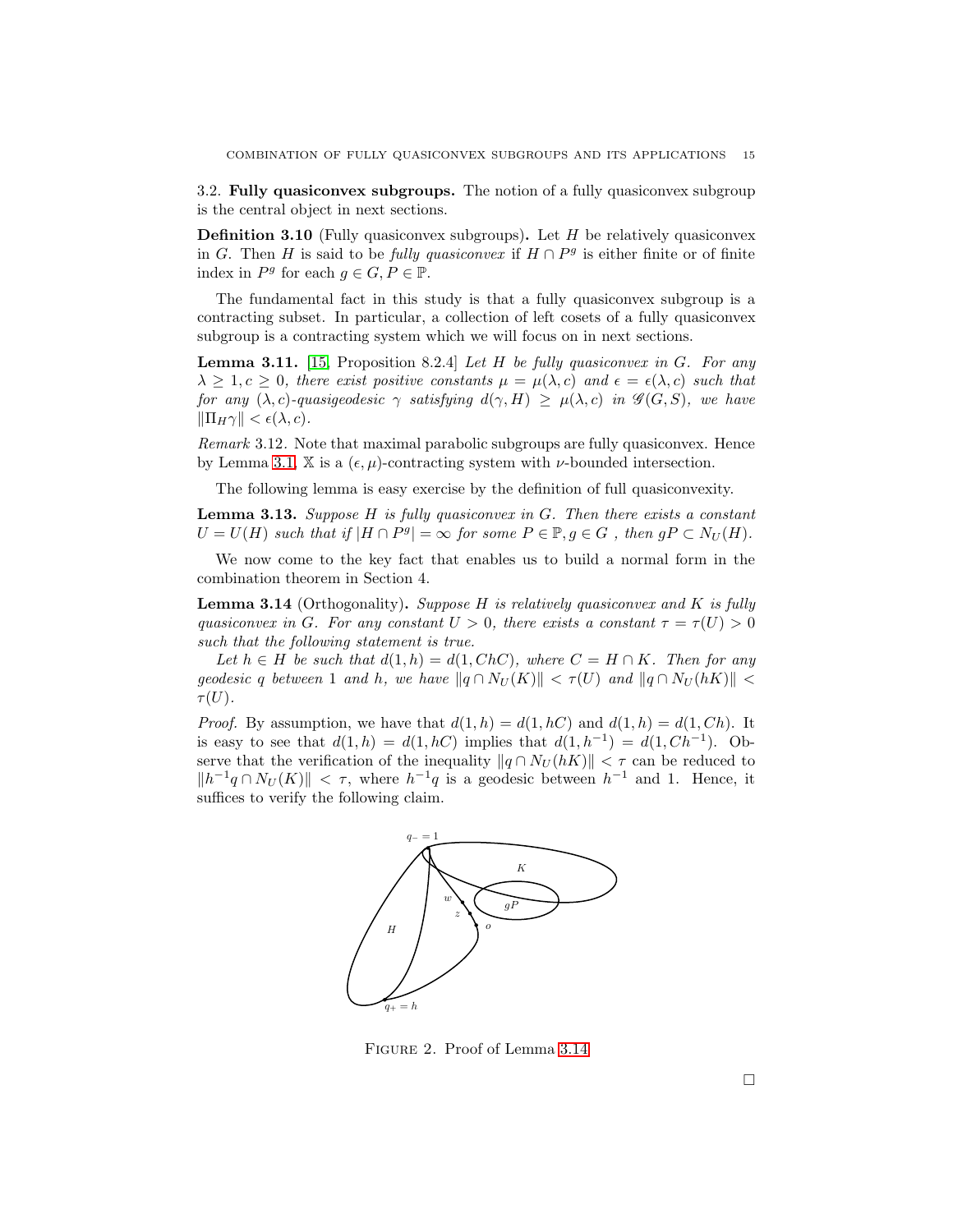**Claim.** Let  $d(1, h) = d(1, Ch)$ . Then  $||q \cap N_U(K)|| < \tau$ .

*Proof of Claim.* Since H is relatively quasiconvex, there exist  $U_0, L_0, M$  such that any  $(U_0, L_0)$ -transition point of q lies in  $N_M(H)$ .

Given  $U > 0$ , let z be the last point on q such that  $d(z, K) \leq U$ . Since K is fully quasiconvex, we have  $d(z, K) \leq \sigma(U)$ , where  $\sigma$  is given by Lemma [2.4.](#page-4-0) See Figure [2.](#page-14-1)

Let w be the last  $(U_0, L_0)$ -transition point of q such that  $w \in [1, z]_q$ . Hence  $d(w, H) \leq M$ . By Lemma [3.8,](#page-13-2) there exists  $w' \in H \cap K = C$  such that  $d(w, w') \leq$  $\kappa(H, K, M + \sigma(U))$ . Since  $d(1, h) = d(1, Ch)$ , it follows that  $d(1, w) \leq \kappa(H, K, M +$  $\sigma(U)$ ). In fact, if  $d(1, w) > d(w', w)$ , then we obtain

$$
d(1, h) = d(1, w) + d(w, h) > d(w', w) + d(w, h) \ge d(1, w'^{-1}h),
$$

contradicting the choice of h.

Without loss of generality, we are going to bound  $d(1, z)$  under the assumption that  $d(w, z) > \max\{L(H, U), L(K, U)\}\$ . Note that  $L(H, U), L(K, U)$  are given by Lemma [3.9.](#page-13-3)

Since w is the last  $(U_0, L_0)$ -transition point in  $[1, z]_q$ . Then z is  $(U_0, L_0)$ -deep in a unique  $gP \in \mathbb{X}$ . In particular, it follows that  $w \in N_{U_0}(gP)$ . Indeed, the first point of  $[1, z]_q$  such that  $z \in N_{U_0}(gP)$  is a  $(U_0, L_0)$ -transition point of q by Lemma [3.4.](#page-13-0)

Since  $d(z, w) > L(K, U)$ , we see that  $|K \cap P^g| = \infty$ . Then  $gP \subset N_{U_1}(K)$ , where  $U_1 = U(K)$  is given by Lemma [3.13.](#page-14-2)

Let *o* be the last point on  $[z, q_{+}]_q$  such that  $o \in N_{U_0}(gP)$ . Then *o* has to be a  $(U_0, L_0)$ -transition point by Lemma [3.4.](#page-13-0) By the relative quasiconvexity of H, we have  $d(o, H) \leq M$ . Since  $d(o, w) > d(z, w) > L(H, U)$ , it follows by Lemma [3.9](#page-13-3) that  $|H \cap P^g| = \infty$ .

Note that  $o \in N_M(H) \cap N_{U_0}(gP) \subset N_M(H) \cap N_{U_0+U_1}(K)$ . By Lemma [3.8,](#page-13-2) there is  $o' \in H \cap K = C$  such that  $d(o, o') \le \kappa(H, K, M + U_0 + U_1)$ .

Since  $d(1, h) = d(1, Ch)$ , we obtain as above that  $d(1, o) \leq d(o, o') \leq \kappa(H, K, M +$  $U_0+U_1$ ). Hence  $d(1, z) \leq d(1, o) \leq \kappa(H, K, M+U_0+U_1)$ , completing the proof of  $Claim.$ 

#### 4. Combining fully quasiconvex subgroups

4.1. The setup. Let  $H$  be relatively quasiconvex and  $K$  fully quasiconvex in a relatively hyperbolic group G. Denote  $C = H \cap K$ . Let  $Y = \mathscr{G}(G, S)$  and  $\mathbb{X} =$  ${gK : g \in G}$ . We choose  $\mathcal L$  to be the set of all quasigeodesics in Y.

Let  $\mu$ ,  $\epsilon$  be the common functions given by Lemma [3.11](#page-14-3) for fully quasiconvex subgroups K and all  $P \in \mathbb{P}$ . Then X is a  $(\mu, \epsilon)$ -contracting system with respect to  $\mathcal{L}$ . (X may not have bounded intersection property.)

Let  $\sigma$  be the quasiconvexity function given by Lemma [2.4.](#page-4-0) Then  $H, K$  and each  $P \in \mathbb{P}$  are  $\sigma$ -quasiconvex.

4.2. Normal forms in  $H \star_C K$ . Let's consider the case  $g = k_0 h_1 k_1...h_n k_n$ , where  $h_i \in H \setminus C, k_i \in K \setminus C$ . The other form of g is completely analogous.

For each  $1 \leq i \leq n$ , let  $h_i \in H$  be such that  $d(1, h_i) = d(1, Ch_iC)$ . It is easy to see that such a representation of  $g$  always exists.

Let  $\gamma = p_0 q_1 p_1 \dots q_n p_n$  be a concatenation of geodesic segments  $p_i, q_i$  in  $\mathscr{G}(G, S)$ such that  $(p_0)$ <sub>-</sub> = 1 and  $\text{Lab}(p_i) = k_i$ ,  $\text{Lab}(q_i) = h_i$ . We call  $\gamma = p_0 q_1 p_1 \dots q_n p_n$  a *normal path* of g.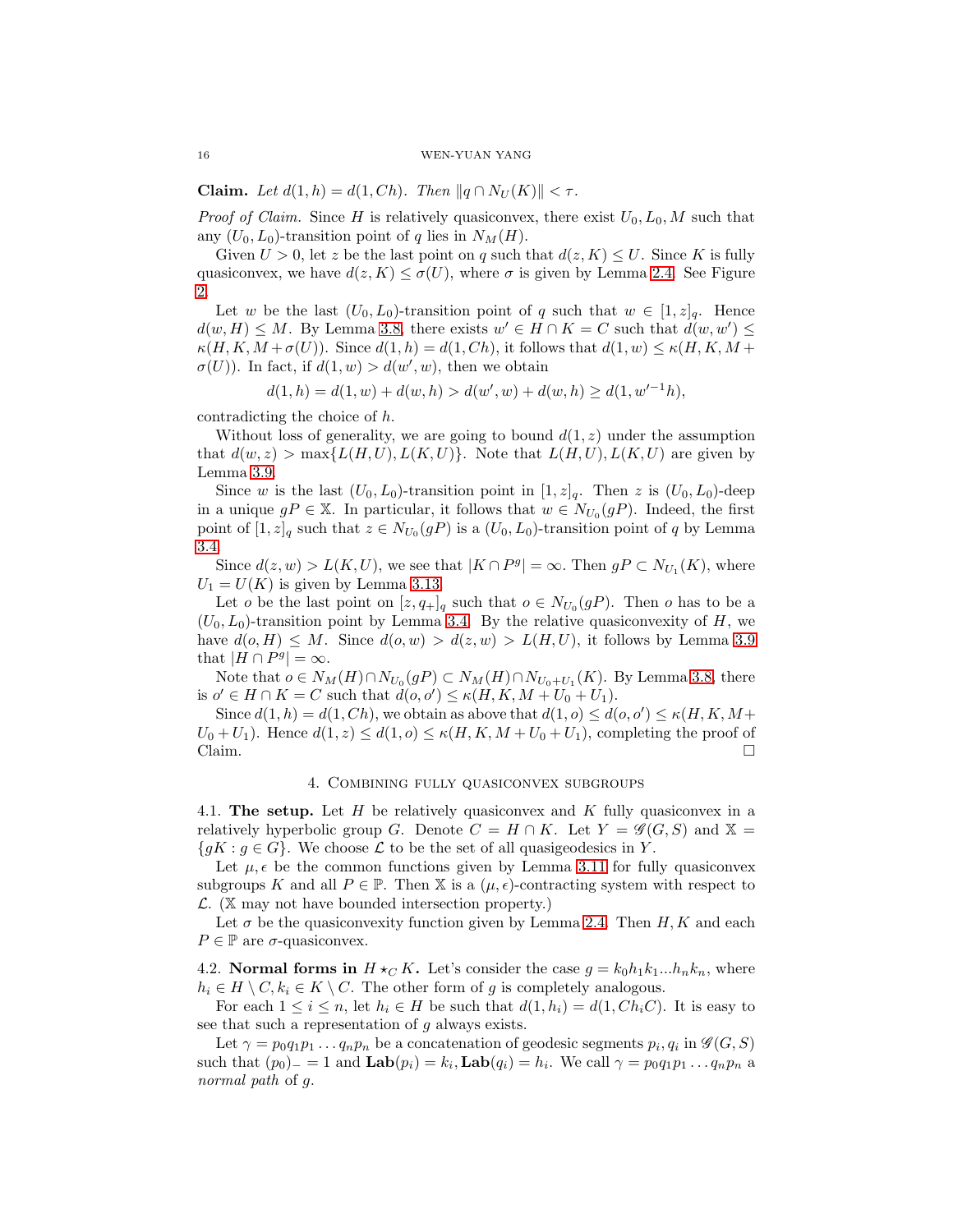Define  $f_i = k_0 h_1 k_1 \dots k_{i-1} h_i$  for  $1 \leq i \leq n$  and  $f_0 = 1$ . Then  $p_i$  has two endpoints in the left coset  $f_i K \in \mathbb{X}$ .

The following lemma is almost obvious by the definition of a normal path.

<span id="page-16-0"></span>**Lemma 4.1.** *There exists a constant*  $D = D(H, K) > 0$ ,  $\Lambda = \Lambda(H, K) > 0$  *such that the following statement is true.*

*Suppose that there are*  $H \subset H$  *and*  $K \subset K$  *such that*  $H \cap K = C$  *and*  $d(1, g) > D$ *for any*  $g \in (\dot{H} \cup \dot{K}) \setminus C$ . Then the normal path of any element in  $\dot{H} \star_C \dot{K}$  is a (D, 1, 0)*-admissible path and thus a (*Λ, 0*)-quasigeodesic.*

*Proof.* Let  $D = D(H, K)$ ,  $\Lambda = \Lambda(H, K)$  be the constants given by Main Corollary [2.17.](#page-7-1)

Let  $g = k_0 h_1 k_1 \dots h_n k_n$  be an element in  $\dot{H} \star_C \dot{K}$ , where  $k_i \in \dot{K} \setminus C$ ,  $h_i \in \dot{H} \setminus C$ . By assumption, it follows that  $d(1, h_i) > D, d(1, k_i) > D$ .

Let  $\gamma = p_0 q_1 p_1 \dots q_n p_n$  be the associated normal path. Hence  $\ell(p_i) > D, \ell(q_i) >$ D. By Lemma [3.14,](#page-14-0)  $q_i$  is v-orthogonal to  $g_{i-1}K, g_iK$ . Hence  $\gamma$  is a  $(D, 1, 0)$ -admissible path. By Main Corollary [2.17,](#page-7-1)  $\gamma$  is a  $(\Lambda, 0)$ -quasigeodesic.

*Remark* 4.2*.* Note that if K is a maximal parabolic subgroup, then it suffices to assume that  $d(1, q) > D$  for any  $q \in \dot{K} \setminus C$ . This follows from the fact that  ${gP : g \in G, P \in \mathbb{P}}$  has bounded intersection property. Hence, the second case of Condition (3) in the definition of admissible paths is always satisfied.

4.3. Proof of Theorem [1.1.](#page-1-0) Lemma [4.1](#page-16-0) implies that  $\dot{H} \star_C \dot{K} \to \langle \dot{H}, \dot{K} \rangle$  is injective.

To show the relative quasiconvexity of  $\langle H, K \rangle$ , note that the normal path of each element in  $\langle H, K \rangle$  is a  $(\Lambda, 0)$ -quasigeodesic. Let  $U = U(\Lambda, 0)$  be the constant given by Lemma [3.5](#page-13-1) and  $L = \nu(U) + 1$ . Observe that any  $(U, L)$ -transition point of  $\gamma$  is a  $(U, L)$ -transition point of either  $p_i$  or  $q_i$ . Since H, K are relatively quasiconvex, we see that any  $(U, L)$ -transition point of  $\gamma$  has a uniform bounded distance to  $\langle \hat{H}, \hat{K} \rangle$ . Hence by Lemma [3.5,](#page-13-1)  $\langle H, K \rangle$  is relatively quasiconvex.

We now show the last statement of Theorem [1.1](#page-1-0) about the conjugacy classes of parabolic subgroups.

<span id="page-16-1"></span>**Lemma 4.3.** Every parabolic subgroup of  $\langle \dot{H}, \dot{K} \rangle$  is conjugated into either  $\dot{H}$  or K˙ *.*

*Proof.* Note that maximal parabolic subgroups in  $\langle \dot{H}, \dot{K} \rangle$  are of form  $P^f \cap \langle \dot{H}, \dot{K} \rangle$ , where  $f \in G$  and  $P \in \mathbb{P}$ . Let  $g \in \langle H, K \rangle \setminus (H \cup K)$ . The idea is to take sufficiently large D in Theorem [1.1,](#page-1-0) to show that  $g \notin P^f$  for any  $f \in G, P \in \mathbb{P}$ .

Suppose, to the contrary, that  $g = f p f^{-1}$  for some  $f \in G, p \in P$ . Without loss of generality, we assume that  $g = h_0 k_1 h_1 ... k_n h_n$ , where  $h_i \in \dot{H}$ ,  $k_i \in \dot{K}$ . Denote the normal path of g by  $\gamma = p_0 q_1 p_1 ... q_n p_n$ .

Let  $\alpha$  be a geodesic segment with the same endpoints as  $\gamma$ . By Proposition [2.16,](#page-7-0) the endpoints of each  $p_i, q_i$  lie in a uniform R-neighborhood of  $\alpha$ , where  $R = R(1, 0)$ .

Let z, w be the first and last points of  $\alpha$  respectively such that  $z, w \in N_{\mu(1,0)}(fP)$ . Then by projection, we have  $d(\alpha_-, z)$ ,  $d(\alpha_+, w) \leq d(1, f) + \mu_{1,0} + \epsilon_{1,0}$ . Let  $\alpha' =$ [z, w]<sub> $\alpha$ </sub>. Then  $\alpha' \subset N_{\sigma(\mu(1,0))}(fP)$ .

Note that the analysis in the last paragraph applies to any power of  $q$ . By taking sufficiently large power of g, the length of  $\alpha'$  can be arbitrarily large.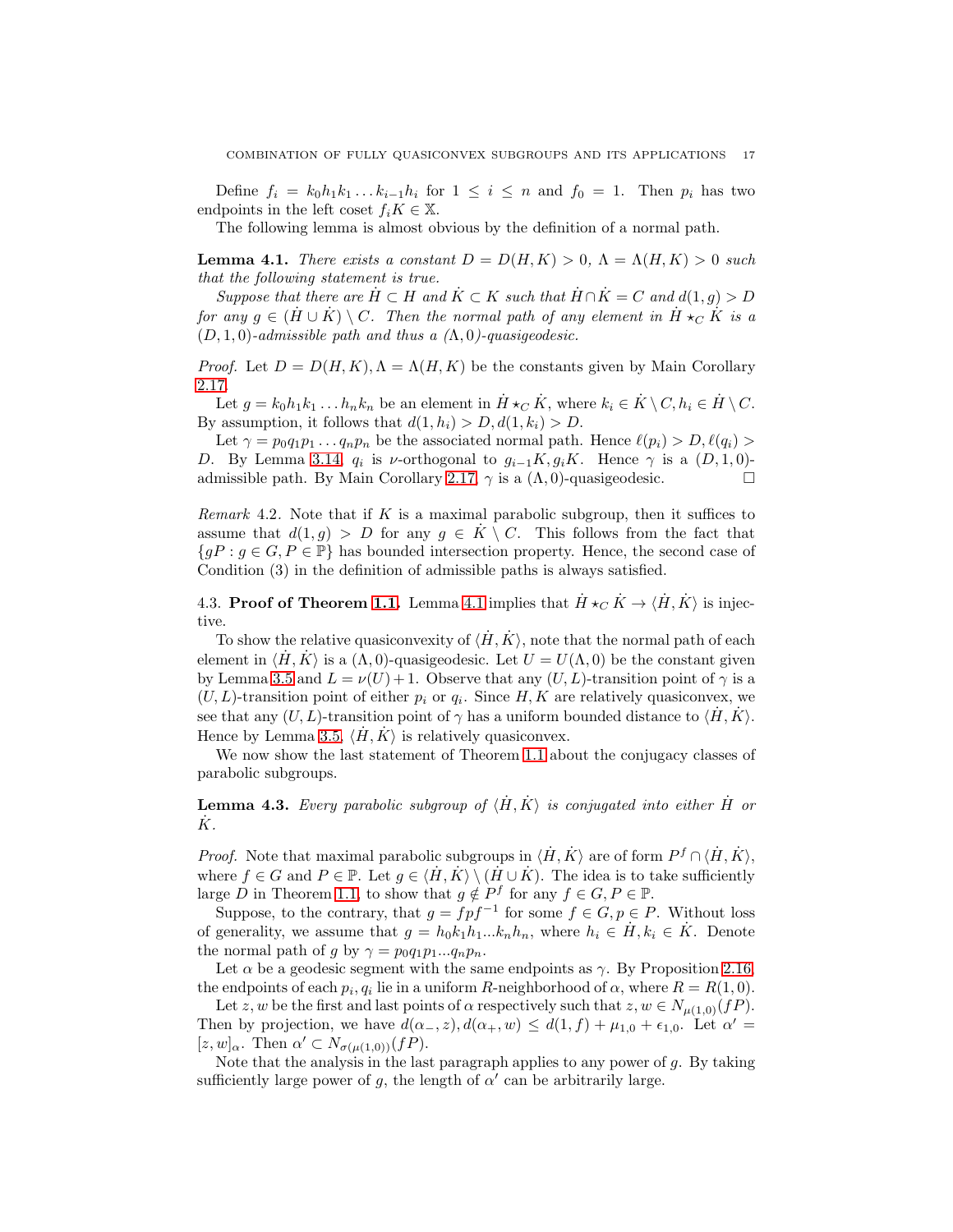Set  $U = \sigma(R + \sigma(\mu_{1,0}))$ . Hence we can assume further that there exist consecutive  $p_i, q_i$  for some i of  $\gamma$  such that  $q_i, p_i \subset N_U(fP)$ . Let  $f_i \in G$  be the element associated to the vertex  $(q_i)_+ = (p_i)_-$ . Then  $q_i, p_i$  have endpoints in  $f_i H, f_i K$  respectively.

Since  $||N_U (fP) \cap f_i H|| > D$  and we assumed that  $D > L(H, U)$ , it follows by Lemma [3.9](#page-13-3) that  $H \cap P^{f'}$  is infinite, where  $f' = f_i^{-1}f$ . Similarly, as it is assumed that  $D > L(K, U)$ , we have  $K \cap P^{f'}$  is infinite. By Lemma [3.13,](#page-14-2) we see that  $f'P \subset N_U(K)$ .

We now translate the terminal point of  $q_i$  to 1. Note that  $f_i^{-1}q_i \subset N_U(f'P)$ . Since  $k_i \in K$  is such that  $d(1, k_i) = d(1, Ck_iC)$ . By Lemma [3.14,](#page-14-0) we have  $||f_i^{-1}q_i \cap N_U(K)|| < \tau(U)$ . This implies that  $\ell(q_i) < \tau(U)$ . It suffices to assume further  $D > \tau(U)$  to get a contradiction. Hence, it is shown that any  $g \notin P^f$  for  $f \in G, P \in \mathbb{P}$ .

In fact, the proof also shows the following.

**Corollary 4.4.** *Any element* g in  $\langle H, K \rangle \setminus (H \cup K)$  is hyperbolic, i.e.: g is not *conjugated into any*  $P \in \mathbb{P}$ *.* 

We also note the following corollary.

Corollary 4.5. *The virtual amalgamation of two fully quasiconvex subgroups is fully quasiconvex.*

### 5. HNN combination theorem

As in the previous section, a finitely generated group  $G$  is assumed to be hyperbolic relative to a collection of subgroups P. In addition, we will also consider the geometry of *relative Cayley graph* of G with respect to P, denoted by  $\mathscr{G}(G, S \cup \mathcal{P})$ .

Note that  $\mathscr{G}(G, S)$  is a subgraph of  $\mathscr{G}(G, S \cup \mathcal{P})$ , and a path(resp. geodesic) in  $\mathscr{G}(G, S \cup \mathcal{P})$  is also referred to as a *relative* path(resp. *relative* geodesic).

5.1. The setup. Let  $Y = \mathscr{G}(G, S)$  and  $\mathbb{X} = \{gP : g \in G, P \in \mathbb{P}\}\$ . Let  $\mu, \epsilon$  be the common functions given by Lemma [3.11](#page-14-3) for all  $P \in \mathbb{P}$ . We choose  $\mathcal L$  to be the set of all quasigeodesics in Y. Then X is a  $(\mu, \epsilon)$ -contracting system with respect to  $\mathcal{L}$ .

Let  $\sigma$  be the quasiconvexity function given by Lemma [2.4.](#page-4-0) Then each  $P \in \mathbb{P}$  are σ-quasiconvex.

5.2. Lift paths. The notion of a lift path is interacting between the geometry of relative and normal Cayley graphs. Before giving the definition, we need recall several notions introduced by Osin [\[28\]](#page-24-3) in relative Cayley graphs.

**Definition 5.1** ( $P_i$ -components). Let  $\gamma$  be a path in  $\mathscr{G}(G, S \cup \mathcal{P})$ . Given  $P_i \in \mathbb{P}$ , a subpath p of  $\gamma$  is called  $P_i$ -component if  $\text{Lab}(p) \in P_i$  and no subpath q of  $\gamma$  exists such that  $p \subsetneq q$  and  $\text{Lab}(q) \in P_i$ .

Two P<sub>i</sub>-components  $p_1, p_2$  of  $\gamma$  are *connected* if  $(p_1)$ <sub>−</sub>,  $(p_2)$ <sub>−</sub> belong to a same  $X \in \mathbb{X}$ . A P<sub>i</sub>-component p is *isolated* if no other P<sub>i</sub>-component of  $\gamma$  is connected to p.

**Definition 5.2** (Lift path). Let  $\gamma$  be a path in  $\mathscr{G}(G, S \cup \mathcal{P})$ . The *lift path*  $\hat{\gamma}$  is obtained by replacing each  $P_i$ -component of  $\gamma$  by a geodesic with the same endpoints in  $\mathscr{G}(G, S)$ .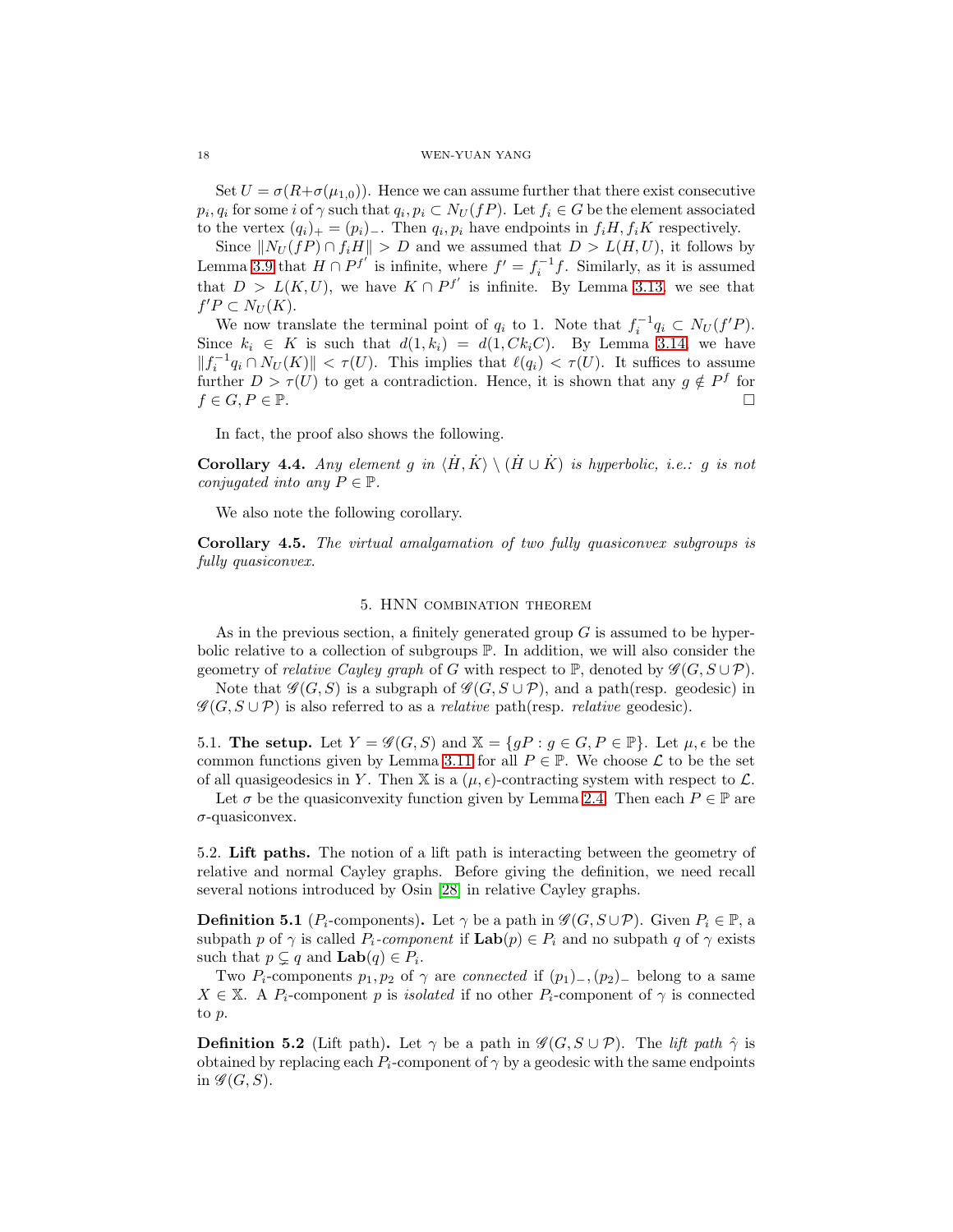We recall a fact implicitly in [\[10,](#page-23-22) Thm.  $1.12(4)$ ] that the lift path of a relative geodesic is a quasigeodesic. A rather general version can be found in [\[15,](#page-23-12) Proposition 7.2.2].

<span id="page-18-0"></span>**Lemma 5.3.** *There exists a constant*  $\lambda \geq 1$  *such that the lift of any relative geodesic is a*  $(\lambda, 0)$ *-quasigeodesic.* 

The following result says that a relative geodesic leaves parabolic cosets in an orthogonal way, as is defined in Section 2.

<span id="page-18-1"></span>Lemma 5.4 (Orthogonality of relative geodesics). *For any constant* U > 0*, there exists a constant*  $\tau = \tau(U) > 0$  *such that the following holds.* 

*Given*  $gP \in \mathbb{X}$ *, let* p *be a relative geodesic such that*  $p \cap gP = \{p_+\}$ *. Denote by*  $\hat{p}$  *the lift of*  $p$ *. Then*  $\|\hat{p} \cap N_U(qP)\| < \tau$ *.* 

*Proof.* By Lemma [2.10,](#page-5-0)  $\mathbb{X} = \{gP : g \in G, P \in \mathbb{P}\}\$  has B-bounded projection for some  $B > 0$ . Moreover, the projection of an edge in  $\mathscr{G}(G, S)$  to any  $X \in \mathbb{X}$  is also uniformly bounded by a constant, say B for convenience.

Given  $U > 0$ , set  $\nu(U) = 4B(U+1)^2 + 2(U+1)$ . Let z be the first point of  $\hat{p}$ such that  $d(z, gP) \leq U$ . We shall show that  $d(z, p<sub>+</sub>) < \nu(U)$ .

Without lost of generality, assume that z is a vertex in a geodesic segment  $\hat{s}$ , which is the lift of a P<sub>i</sub>-component s of p. Clearly  $d_{S\cup P}(z, s_+) \leq 1$ . Let  $w \in gP$ such that  $d_S(z, w) \leq U$ .

Let q be a geodesic in  $\mathscr{G}(G, S)$  such that  $q_{-} = z, q_{+} = w$ . Since  $d_{S \cup P}(w, p_{+}) \leq 1$ , let  $e_1$  be an edge such that  $\text{Lab}(e_1) \in P$  and  $(e_1)_{-} = w, (e_1)_{+} = p_{+}$ . Similarly, let  $e_2$  be an edge such that  $\text{Lab}(e_2) \in P_i$  and  $(e_2)_- = s_+, (e_2)_+ = z$ . Consider the cycle  $o = qe_1[p_+, s_+]_pe_2$ . Note that

$$
\ell(o) \le \ell(q) + 1 + d_{S \cup \mathcal{P}}(s_+, p_+) + 1 \le 2(U + 1).
$$

Since  $p$  is a relative geodesic, each  $P_i$ -component of  $o$  is isolated. Then given a  $P_i$ -component t of o, we project other edges of o to the parabolic coset associated to t. This gives the estimate  $d(t_-, t_+) \leq B\ell(o)$  for each  $P_i$ -component t of o. Hence, it follows that  $d(z, p_+) \leq \ell([z, p_+]_p) \leq \ell(o) + B(\ell(o))^2 < 4B(\bar{U}+1)^2 + 2(U+1)$ .

We now consider a class of admissible paths coming from the lifts of piecewise relative geodesics. Such type of admissible paths will be obtained by truncating the normal path defined in the next subsection.

**Lemma 5.5.** *There are constants*  $D > 0, \Lambda \geq 1$  *such that the following holds.* 

*Let*  $\gamma = p_0 q_1 p_1 \dots q_n p_n$  *be a concatenation path in*  $\mathscr{G}(G, S \cup P)$ *, where*  $p_i$  *are*  $P_i$ -components of  $\gamma$  for some  $P_i \in \mathbb{P}$  and  $q_i$  are relative geodesics. Assume that  $d((p_i)_-, (p_i)_+) > D$  *for*  $0 < i < n$ , and  $p_{i-1}, p_i$  are not connected. Then the lift of  $\gamma$  *is a*  $(\Lambda, 0)$ *-quasigeodesic.* 

*Proof.* Let  $\hat{\gamma} = \hat{p}_0 \hat{q}_1 \hat{p}_1 \dots \hat{q}_n \hat{p}_n$  be the lift path. Each  $\hat{q}_i$  is a  $(\lambda, 0)$ -quasigeodesic for some  $\lambda \geq 1$  by Lemma [5.3.](#page-18-0) Let  $g_i P_i \in \mathbb{X}$  be the parabolic coset in which the endpoints of  $p_i$  lie. Note that Lemma [5.4](#page-18-1) verifies that  $\hat{q}_i$  is orthogonal to  $g_{i-1}P_{i-1}, g_iP_i$ . Hence, we see that  $\hat{\gamma}$  is a  $(D, \lambda, 0)$ -admissible path. Since X is a contracting system. As a consequence, the constants  $D, \Lambda$  are provided by Main Corollary [2.17.](#page-7-1)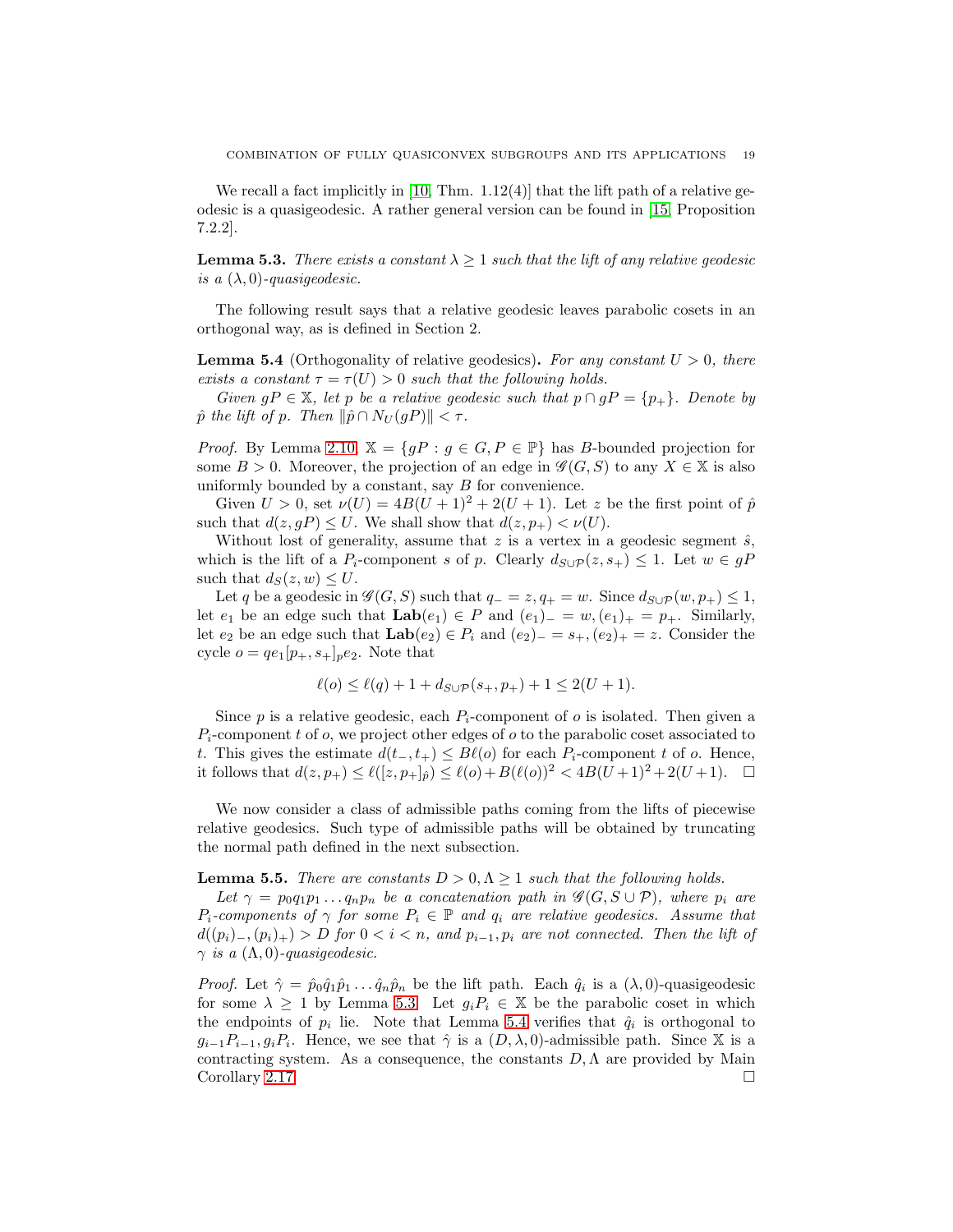5.3. Normal forms in  $H\star_{Q_t=Q'}$ . Let  $P\in\mathbb{P}, f\in G$  be such that  $Q=P\cap H$  and  $Q^f = Q'$  are non-conjugate maximal parabolic subgroups of H. Denote  $P' = P^f$ .

Assume that there is  $c \in P$  such that  $Q^c = Q$ . Set  $t = fc$ .

Let  $g \in H \star_{Q^t = Q'}$  be written as the form  $h_1 t^{\epsilon_1} h_2 t^{\epsilon_2} \dots h_n t^{\epsilon_n}$ , where  $h_i \in H, \epsilon_i \in$  ${1, -1}$ . By Britton's Lemma, if  $\epsilon_i = 1, \epsilon_{i+1} = -1$ , then  $t \notin Q$ ; if  $\epsilon_i = -1, \epsilon_{i+1} = 1$ , then  $t \notin Q'$ .

A *normal path* of g is a concatenated path  $\gamma = q_1(\beta_1 p_1)^{\epsilon_1} q_2(\beta_2 p_2)^{\epsilon_2} \dots q_n(\beta_n p_n)^{\epsilon_n}$ in  $\mathscr{G}(G, S \cup P)$  with the following properties

- (1)  $q_i$  is a relative geodesic in  $\mathscr{G}(G, S \cup P)$  such that  $\text{Lab}(q_i) = h_i$ ,
- (2)  $\beta_i$  is a geodesic in  $\mathscr{G}(G, S)$  such that  $\mathbf{Lab}(\beta_i) = f$ , and
- (3)  $p_i$  is an edge in  $\mathscr{G}(G, S \cup P)$  such that  $\text{Lab}(p_i) = c$ .

Let  $g_iP \in \mathbb{X}$  be the parabolic coset such that  $(p_i)$ ,  $(p_i)_+ \in g_iP$ . These  $g_iP$  will serve as contracting subsets for a admissible path that we will construct. We shall first verify that consecutive  $g_iP$  are distinct.

### <span id="page-19-0"></span>Lemma 5.6. *Peripheral cosets* gi−1P, giP *are distinct.*

*Proof.* In the following, we only verify the case  $i = 1$ . The other cases are completely analogous.

If  $\epsilon_1 = 1, \epsilon_2 = -1$ , then  $\gamma = q_1(\beta_1 p_1) q_2(p_2^{-1}\beta_2^{-1}) \dots q_n(\beta_n p_n)^{\epsilon_n}$ . It follows from Britton's Lemma that  $\text{Lab}(q_2) \notin Q$ . Hence we see that  $g_1P, g_2P$  are distinct.

If  $\epsilon_1 = 1, \epsilon_2 = 1$ , then  $\gamma = q_1(\beta_1 p_1) q_2(\beta_2 p_2) \dots q_n(\beta_n p_n)^{\epsilon_n}$ . Assume that  $(p_1)$  = 1. Let  $g_2P$  be the parabolic coset in which  $p_2$  lies. Suppose, to the contrary, that  $P = g_2 P$ , that is  $h_2 f \in P$ . By assumption, note that  $P^f = P'$  and thus  $h_2^{-1}Ph_2 = P'$ . It follows that  $h_2^{-1}Qh_2 = Q'$ , contradicting the assumption that  $Q, Q'$  are not conjugate in H.

Note that the normal path is defined in  $\mathscr{G}(G, S \cup \mathcal{P})$ . So our next step is, before lifting each  $p_i, q_i$ , to truncate the extra part of  $\gamma$  lying inside  $g_i P$  as follows.

**Truncating the path**  $\gamma$ . Given  $g \in \langle H, t \rangle$ , let

$$
\gamma = q_1(\beta_1 p_1)^{\epsilon_1} q_2(\beta_2 p_2)^{\epsilon_2} \dots q_n(\beta_n p_n)^{\epsilon_n}
$$

be its normal path. For each  $g_iP$ , if  $q_i \cap g_iP \neq \emptyset$ , then let  $z_i$  be the first point of  $q_i$ such that  $z_i \in g_i P$ ; otherwise, let  $z_i = (p_i^{\epsilon_i})_-.$  In a similar way, if  $q_{i+1} \cap g_i P \neq \emptyset$ , then let  $w_i$  be the last point of  $q_{i+1}$  such that  $w_i \in g_i P$ ; otherwise, let  $w_i = (p_i^{\epsilon_i})_+$ . Denote  $w_0 = \gamma_-.$ 

Let  $q'_i$  be the lift path of the segment  $[w_{i-1}, z_i]_{\gamma}$ . Let  $p'_i$  be a geodesic in  $\mathscr{G}(G, S)$ between  $z_i$  and  $w_i$ . Then  $\bar{\gamma} = q'_1 p'_1 ... q'_n p'_n$  is called the *truncation* of  $\gamma$ .

We now carefully examine the truncation paths and show that they are admissible paths. Let  $|f| = d(1, f)$ .

<span id="page-19-1"></span>**Lemma 5.7.** Given  $D > 0$ , assume that  $d(1, g) > D$  for any  $g \in cQ$ . Let  $D' =$  $D - \kappa (H, f^{-1}P, M) - \kappa (H, P, M)$ . Then the truncation path of any element in  $\langle H, t \rangle \setminus H$  *is a*  $(D', \lambda, (\lambda + 2)|f|)$ *-admissible path.* 

Recall that the number  $\lambda$  above is given by Lemma [5.3](#page-18-0) and the function  $\kappa(\cdot, \cdot, \cdot)$ given by Lemma [3.8.](#page-13-2)

*Proof.* Let  $\gamma = q_1(\beta_1 p_1)^{\epsilon_1} q_2(\beta_2 p_2)^{\epsilon_2} \dots q_n(\beta_n p_n)^{\epsilon_n}$  be the normal path of an element in  $\langle H, t \rangle$ . Without loss of generality, we consider the case that  $\epsilon_1 = 1$ . The case that  $\epsilon_1 = -1$  is symmetric by reversing the orientation of  $\gamma$ .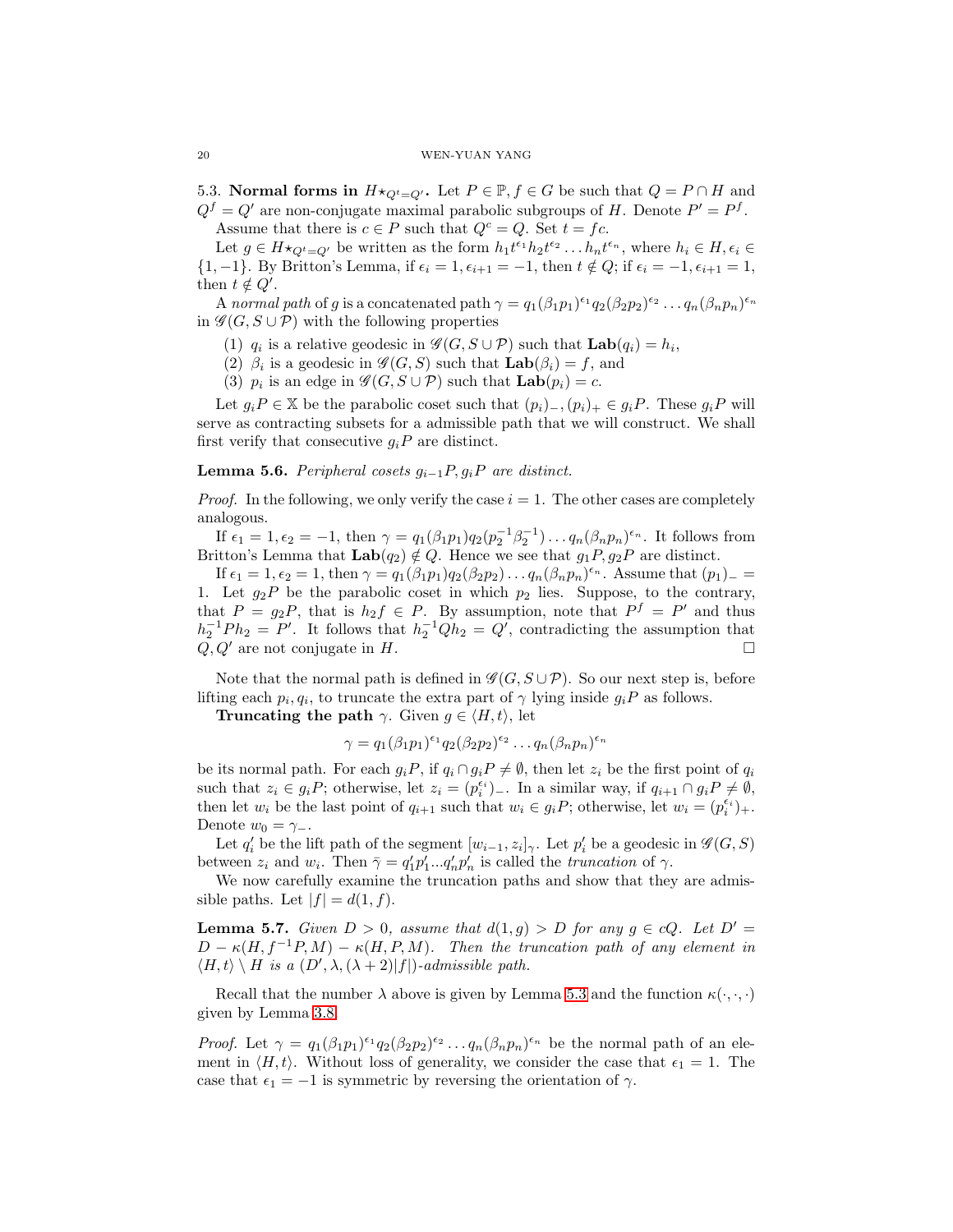Let  $(p_1)$ <sub>-</sub> = 1. Let z be the first vertex of  $q_1$  such that  $z \in P$  if it exists; otherwise let  $z = (\beta_1)_+$ . The relative M-quasiconvexity of H implies that  $z \in$  $N_M(f^{-1}H)\cap P$ . By Lemma [3.8,](#page-13-2) there is  $z'\in f^{-1}Hf\cap P=f^{-1}Q'f=Q$  such that  $d(z', z) \leq \kappa(H, f^{-1}P, M).$ 

Let w be the last vertex of  $q_2$  such that  $w \in P$ . The relative M-quasiconvexity of H implies that  $w \in N_M(cH) \cap P$ . By Lemma [3.8,](#page-13-2) there is  $w' \in H \cap P = Q$  such that  $d(cw', w) \leq \kappa(H, P, M)$ . See Figure [3.](#page-20-0)

Let  $q'_1$  be the lift of the relative path  $[\gamma_-, z]_{\gamma}$ , and  $p'_1$  a geodesic between z and w. By Lemma [5.3,](#page-18-0) we see that  $q'_1$  is a  $(\lambda, (\lambda + 2)|f|)$ -quasigeodesic.

<span id="page-20-1"></span>Since  $z'^{-1}cw' \in QcQ = cQ$ , it follows that  $d(z', cw') > D$ . Then we have

(15) 
$$
\ell(p'_1) = d(z, w) > d(z', cw') - d(z, z') - d(w, cw') > D - \kappa(H, f^{-1}P, M) - \kappa(H, P, M).
$$

We continuously truncate  $q_i$  to define  $q'_i, p'_i$  as above. Let  $\bar{\gamma} = q'_1 p'_1 ... q'_n p'_n$  be the truncation path, where  $p'_i$  are P-components. Moreover, the paths  $q'_i$  are  $(\lambda, (\lambda +$ 2)|f|)-quasigeodesics. By Lemma [5.6,](#page-19-0) we see that  $\bar{\gamma}$  is a  $(D', \lambda, (\lambda+2)|f|)$ -admissible  $path.$   $\Box$ 



<span id="page-20-0"></span>Figure 3. Proof of Lemma [5.7](#page-19-1)

5.4. Proof of Theorem [1.3.](#page-1-1) Let  $D = D(\lambda, (\lambda + 2)|f|), \Lambda = \Lambda(\lambda, (\lambda + 2)|f|)$  be the constants given by Corollary [2.17.](#page-7-1) Define

$$
D(H, P, f) = D + 1 - \kappa(H, f^{-1}P, M) - \kappa(H, P, M).
$$

By Lemma [5.7,](#page-19-1) the truncation path of any element in  $H\star_{Q^t=Q'}$  is a  $(\Lambda,0)$ -quasigeodesic in  $\mathscr{G}(G, S)$ . Then  $H \star_{Q^t = Q'} \to \langle H, t \rangle$  is injective.

We shall now show that  $\langle H, t \rangle$  is relatively quasiconvex. Let  $\bar{\gamma} = q'_1 p'_1 \dots q'_n p'_n$  be a truncation path obtained as above for an element in  $\langle H, t \rangle \setminus H$ . Let  $U = U(\Lambda, 0)$ be the constant given by Lemma [3.5](#page-13-1) and  $L = \nu(U) + 1$ . Observe that any  $(U, L)$ transition point of  $\bar{\gamma}$  is a  $(U, L)$ -transition point of either  $q'_i$  or  $p'_i$ .

By the definition of truncation, each  $q'_i$  is the lift of one of the following types of relative paths: 1).  $\beta_{i-1}^{-1} q_i \beta_i$ , 2). a subpath of either  $\beta_{i-1}^{-1} q_i$ ,  $q_i \beta_i$  or  $q_i$ . Note that  $q_i$  has two endpoints in a left H-coset and  $\beta_i$  is of the fixed length  $|f|$ . Then any  $(U, L)$ -transition point of  $q'_i$  lies in a uniform neighborhood of the associated left H-coset in all cases.

We now consider the subpath  $p'_i$ . By the analysis in the proof of Lemma [5.7](#page-19-1) and the inequality [\(15\)](#page-20-1) therein, we see that the endpoints of  $p'_i$  are at most a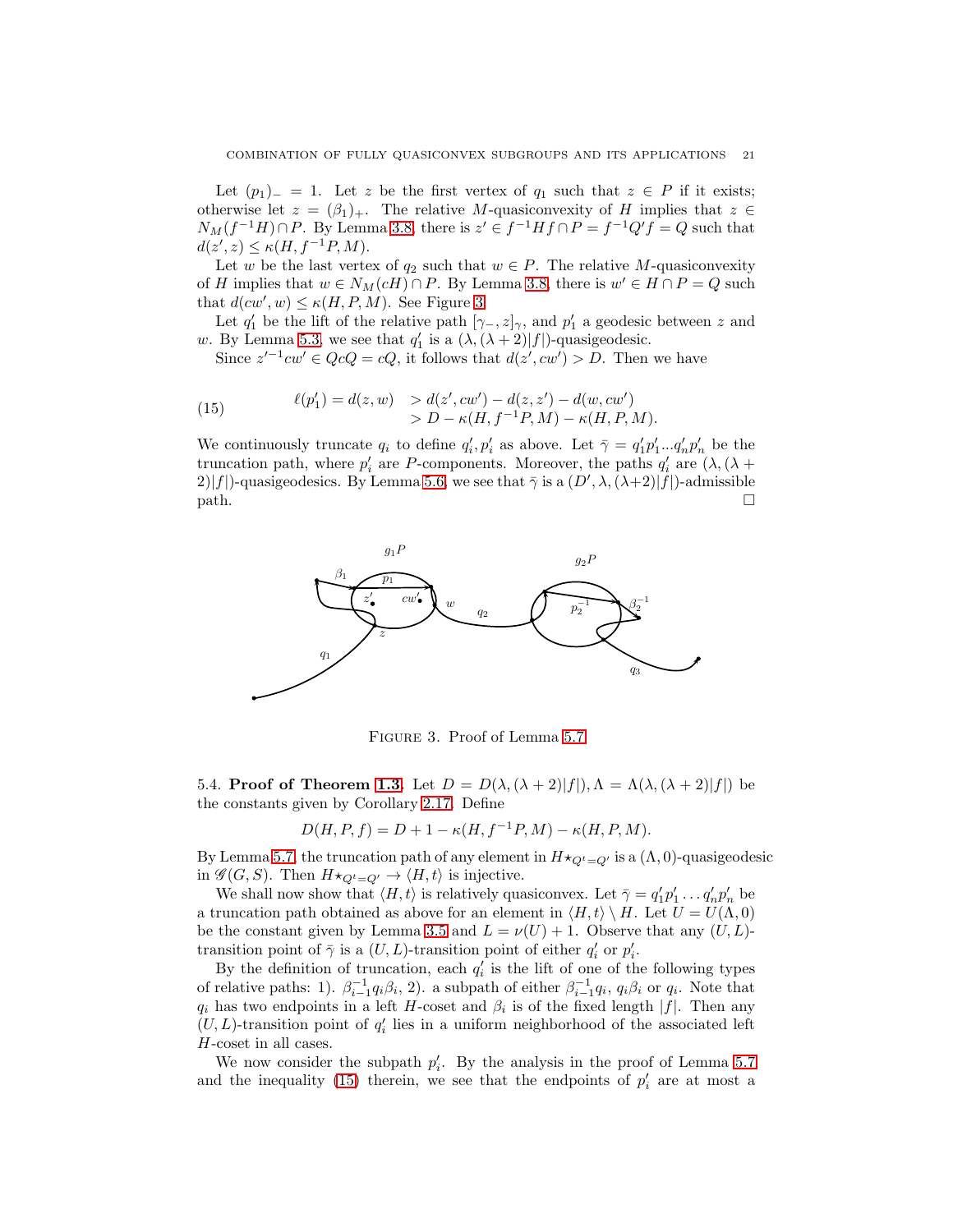#### 22 WEN-YUAN YANG

distance  $\kappa(H, f^{-1}P, M) - \kappa(H, P, M)$  to the endpoints of a geodesic  $[z', cw']$  with label  $z'^{-1}cw' \in QcQ = Qc$ . Since  $Q \subset H$  and  $z' \in Q$ , any  $(U, L)$ -transition point of  $[z', cw']$  lies in a uniform neighborhood of the associated left  $Q$ -coset. Note that  $c$ is a fixed element. Then any  $(U, L)$ -transition point of  $p'_i$  has a uniformly bounded distance to a  $(U, L)$ -transition point of  $[z', cw']$ . Consequently, any  $(U, L)$ -transition point of  $p'_i$  lies in a uniform neighborhood of the associated left  $H$ -coset.

Therefore, it is verified that any  $(U, L)$ -transition point of  $\bar{\gamma}$  lies in a uniform neighborhood of  $\langle H, t \rangle$ . This shows that the relative quasiconvexity of  $\langle H, t \rangle$ .

We now show the second statement of Theorem [1.3.](#page-1-1)

### **Lemma 5.8.** *Every parabolic subgroup in*  $\langle H, t \rangle$  *is conjugate into*  $H$ *.*

*Sketch of Proof.* Let  $q \in \langle H, t \rangle \setminus H$ . Similarly as Lemma [4.3,](#page-16-1) the idea is to take sufficiently large D in Theorem [1.3,](#page-1-1) to show that  $g \notin P^f$  for any  $f \in G$  and  $P \in \mathbb{P}$ .

Suppose, to the contrary, that  $g = f p f^{-1}$ , where  $p \in P$ . Let  $\bar{\gamma} = q_1 p_1 q_2 p_2 \dots q_n p_n$ be the truncation path of  $g$ , where  $p_i$  are P-components.

Let  $\alpha$  be a geodesic segment with the same endpoints as  $\gamma$ . By Proposition [2.16,](#page-7-0) the endpoints of each  $p_i$  lie in a uniform R-neighborhood of  $\alpha$ , where  $R = R(1,0)$ .

Set  $U := \sigma(R + \sigma(\mu_{1,0}))$  as in the proof of Lemma [4.3.](#page-16-1) By taking a sufficiently large power of g, we can assume further that there exist  $p_{i-1}, p_i$  of  $\bar{\gamma}$  such that  $p_{i-1}, p_i \subset N_U(fP).$ 

Note that each  $p_i$  is a P-component with endpoints in some parabolic coset  $g_i P$ . By the *ν*-bounded intersection of X and  $D > \nu(U)$ , we obtain that  $g_i P = f P$ . However,  $g_{i-1}P, g_iP$  are distinct by Lemma [5.6.](#page-19-0) This gives a contradiction. Hence, it is shown that  $g \notin P^f$  for any  $f \in G, P \in \mathbb{P}$ .

5.5. Proof of Corollary [1.5.](#page-2-2) Let  $\{Q_1, \ldots, Q_m\}$  be the conjugacy classes in H representing boundary components of a compact surface  $S$ . As  $H$  has no accidental parabolics in G, there exists parabolic subgroups  $P_1, \ldots, P_m$  of G such that H is relatively quasiconvex in G and  $Q_i = H \cap P_i$  are parabolic subgroups in H.

By Theorem 1.3 in [\[23\]](#page-23-8), there exists a constant  $D_1 = D(H, P_1)$  such that the following holds. Let  $pQ_1$  be such that  $\forall g \in pQ_1, d(1,g) > D_1$ . Then we have that  $H \star_{Q_1} H^p = \langle H, H^p \rangle$  is relatively quasiconvex in G.

Note that  $Q_i$  are all cyclic and  $P_i$  are of rank at least two. Then there exists  $p_1 \in P_1$  such that any elements in  $p_1 Q_1$  has length bigger then  $D_1$ . This implies that  $H_1^+ = H \star_{Q_1} H^{p_1} = \langle H, H^{p_1} \rangle$  is relatively quasiconvex. Moreover, the complete set of conjugacy classes of parabolic subgroups in  $H_1^+$  is  $\{Q_1, Q_2, Q_2^{p_1}, \ldots, Q_m, Q_m^{p_1}\}.$ 

Apply Theorem [1.3](#page-1-1) to  $H_1^+, P_2$  and  $p_1$ . Let  $D_2 = D(H_1^+, P_2, p_1)$  be the constant given by Theorem [1.3.](#page-1-1) As  $Q_2$  is of infinite index in  $P_2$ , there is an element  $p_2 \in P_2$ such that any element in  $p_2Q_2$  is of length bigger then  $D_2$ . Let  $t = p_1p_2$ . It follows that  $H_2^+ = \langle H_1^+, t \rangle$  is relatively quasiconvex. Moreover, the complete set of conjugacy classes of parabolic subgroups in  $H_2^+$  are  $\{Q_1, Q_2, \ldots, Q_m, Q_m^{p_m}\}.$ 

After a finitely many steps, we obtain that  $H_m^+$  is relatively quasiconvex and its conjugacy classes of parabolic subgroups are  $\{Q_1, Q_2, \ldots, Q_m\}$ . On the other hand, one sees that  $H_m^+$  is isomorphic a closed surface group. The proof is complete.

*Remark* 5.9. Note that the constructed surface subgroup  $H_m^+$  has accidental parabolics in G.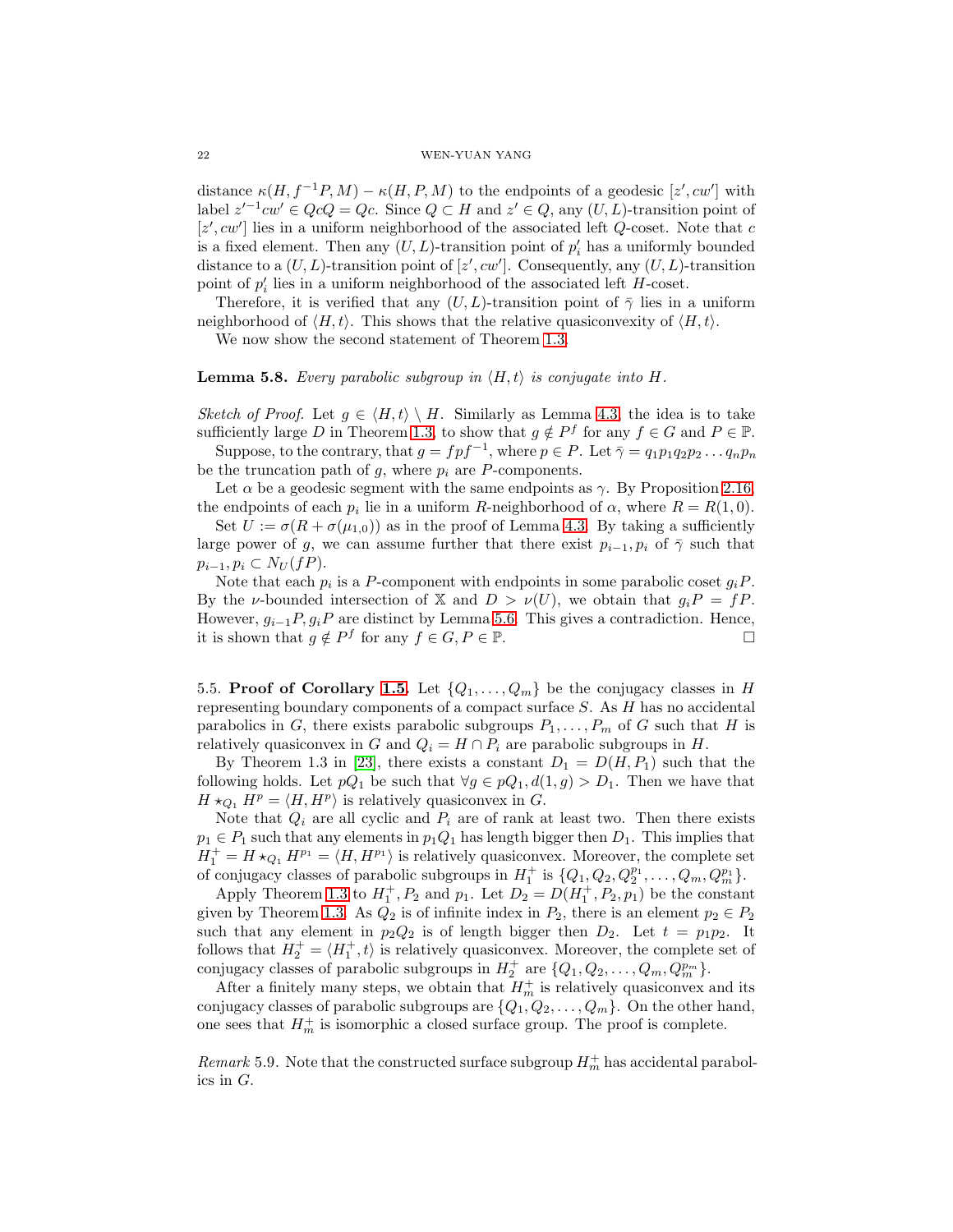#### 6. Separability of double cosets

Suppose  $G$  is hyperbolic relative to a collection of slender LERF groups. Note that every subgroup of a slender LERF group is separable.

The following result is shown in [\[22\]](#page-23-10) by a much involved proof. We here provide simpler proof using normal paths constructed in Section 3.

<span id="page-22-0"></span>Lemma 6.1. *Suppose* G *is hyperbolic relative to a collection of slender LERF groups. Let* H *be relatively quasiconvex in* G and an element  $q \in G \setminus H$ . Then *there exists a fully quasiconvex subgroup*  $H^+$  *such that*  $H \subset H^+$  *and*  $g \notin H^+$ *.* 

*Proof.* Let  $g \in G \setminus H$ . Let  $P \in \mathbb{P}^G$  such that  $|H \cap P| = \infty$  and  $[P : H \cap P] < \infty$ . Since  $H \cap P$  is separable in P, we can combine H with a finite index subgroup  $\dot{P} \subset P$ , where each element in  $\dot{P} \setminus H$  has sufficiently large word length. Thus by Lemma [4.1,](#page-16-0) so does any element in  $\langle H, P \rangle \setminus (H \cap P)$ . As a consequence, this implies that  $q \notin \langle H, P \rangle$  (otherwise, it would lead to a contradiction that  $q \in H \cap P$ ). After finitely many steps, we can get a fully quasiconvex subgroup containing H but avoiding g.  $\Box$ 

<span id="page-22-1"></span>Corollary 6.2. *Under the assumption of Lemma [6.1,](#page-22-0) if* G *is separable on fully quasiconvex subgroups, then every relatively quasiconvex subgroup is separable.*

Suppose H is relatively quasiconvex and K fully quasiconvex in G. Let  $C =$  $H \cap K$ .

*Proof of Theorem [1.8.](#page-2-1)* Since  $H'$ ,  $K'$  are separable,  $C' = H' \cap K'$  is separable. Given any  $g \notin H'K'$ , it suffices to find a closed set separating  $H'K'$  and g.

We first consider the case that  $C' = C$ .

Let  $m = d(1, g)$ . Let  $\Lambda = \Lambda(H, K), D = D(H, K)$  be the constants given by Lemma [4.1,](#page-16-0) and  $D_1 = \max(m\Lambda, D)$ . By the separability of C, there exists finite index subgroups  $\dot{H}, \dot{K}$  of  $H', K'$  respectively such that  $d(1, f) > D_1$  for any  $f \in$  $H \cup K \setminus C$ . By Theorem [1.1,](#page-1-0)  $\langle H, K \rangle$  is relatively quasiconvex. Thus  $\langle H, K \rangle$  is separable by Corollary [6.2.](#page-22-1)

We now claim that  $g \notin H'(\dot{H}, \dot{K})K'$ . Argue by way of contradiction. Suppose that  $g \in H'(\dot{H}, \dot{K})K'$ . Then there exists  $h \in H', k \in K'$  such that  $h g k \in \langle \dot{H}, \dot{K} \rangle$ . Since  $g \notin H'K'$ , it follows that  $h g k$  cannot be written as  $h' k'$ , where  $h' \in \dot{H}, k' \in$  $\dot{K}$ . Hence, g has the following form  $g = h_0 k_1 h_1 \dots k_n h_n k_{n+1}$  for  $n \geq 1$ , where  $h_0 \in H', k_{n+1} \in K', h_i \in \dot{H} \setminus C, k_i \in \dot{K} \setminus C$ . Let  $\gamma$  be the normal path of g. Since  $\gamma$  is a  $(\Lambda, 0)$ -quasigeodesic, we have  $d(1, g) > \Lambda^{-1}D_1 > m$ . This is a contradiction. It follows that  $g \notin H'\langle \dot{H}, \dot{K} \rangle K'.$ 

Since  $\dot{H}$ ,  $\dot{K}$  are of finite index in  $H'$ ,  $K'$  respectively, there exists finitely many  $h_i \in H', k_j \in K'$  such that  $\cup h_i \dot{H} = H', \cup \dot{K}' k_j = K$ . Observe that  $H'K'$  is contained in  $H'(\dot{H}, \dot{K})K' = \bigsqcup h_i \langle \dot{H}, \dot{K} \rangle k_j$ , which is a finite union of closed sets. This shows that  $'HK'$  is separable.

Let's now turn to the general case that  $C'$  is of finite index in  $C$ .

Denote by  $\{1, c_1, c_2, ..., c_n\}$  the set of left coset representatives of C' in C. In virtue of separability of  $H', K'$ , it is easy to see that there are two finite index subgroups  $\hat{H}, \hat{K}$  in  $H, K$  respectively such that  $\hat{H} \cap \hat{K} = C'$ . Note that  $\hat{K}$  fully quasiconvex. Applying the special case to  $H_1 = H' \cap \hat{H}$ ,  $K_1 = K' \cap \hat{K}$ , we see  $H_1 K_1$ is separable. Since  $H_1, K_1$  are of finite index in  $H', K'$  respectively, it follows that  $H'K'$  is separable.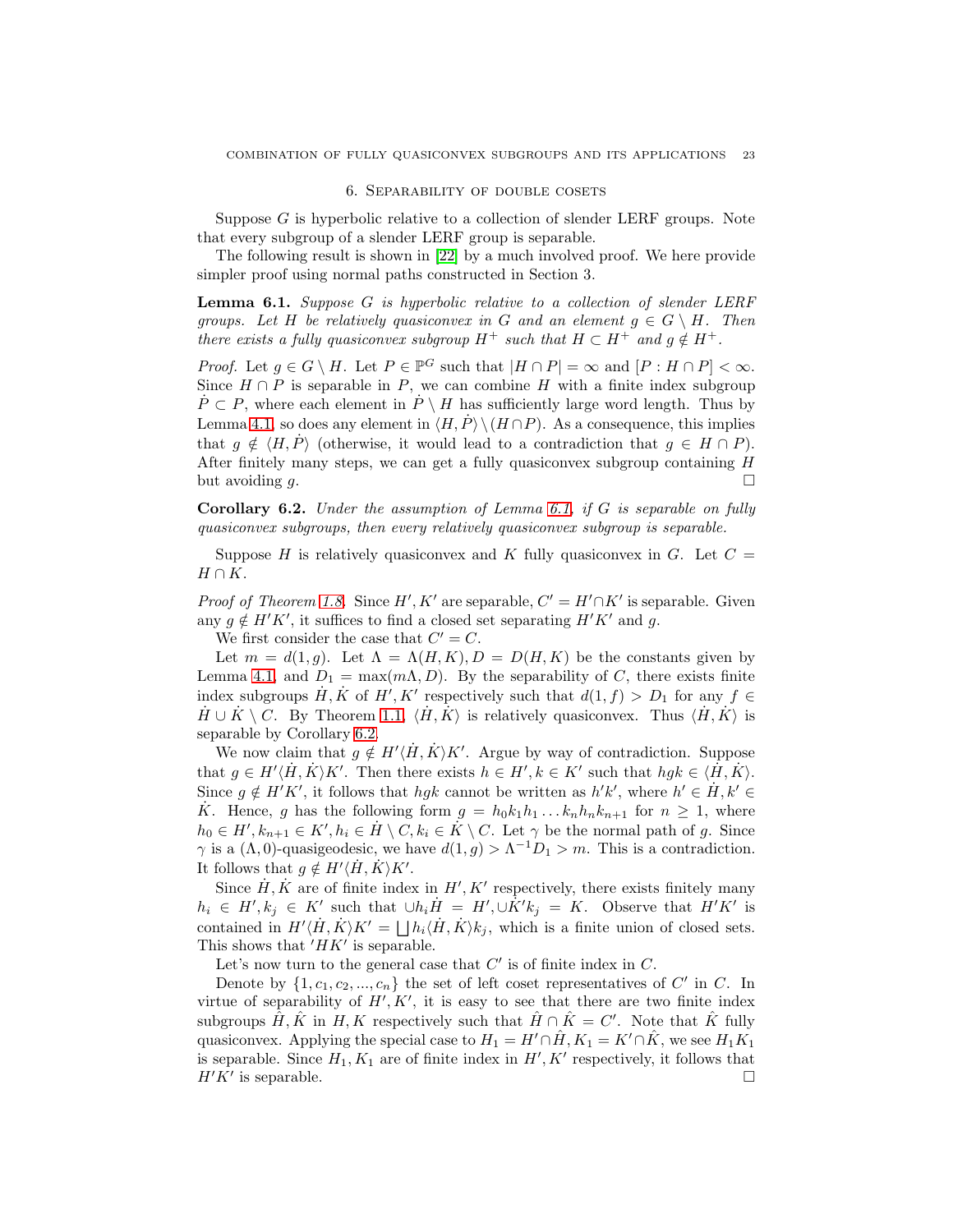#### 24 WEN-YUAN YANG

*Proof of Corollary [1.10.](#page-3-0)* Let H, K be two parabolic subgroups. If H, K lie in different maximal parabolic subgroups, then  $H \cap K$  is finite. The conclusion follows from Theorem [1.8.](#page-2-1) Now let  $H, K$  be in the same  $P \in \mathbb{P}$ . Since P is virtually abelian, it follows that the double coset of any two subgroups in  $P$  is separable in  $P$  and thus in G.

Note that by a result of Osin [\[27\]](#page-24-4), any hyperbolic element g in G is contained in a virtually cyclic subgroup  $E(g)$  such that G is hyperbolic relative to  $\mathbb{P} \cup \{E(g)\}\.$ Hence it follows by the same argument as above that the double coset of any two cyclic subgroups is separable.

#### **REFERENCES**

- <span id="page-23-2"></span>1. E. Alibegovic, A combination theorem for relatively hyperbolic groups, Bull. London Math. Soc. (2005), no. 3, 459–466.
- <span id="page-23-9"></span>2. M. Baker and D. Cooper, A combination theorem for convex hyperbolic manifolds, with applications to surfaces in 3-manifolds, J. Topol. 1 (2008), no. 3, 603–642.
- <span id="page-23-0"></span>3. M. Bestvina and M. Feighn, A combination theorem for negatively curved groups, J. Diff. Geom. (1992), 85–101.
- <span id="page-23-13"></span>4. M. Bestvina and K. Fujiwara, A characterization of higher rank symmetric spaces via bounded cohomology, (2007), arXiv:math/0702274.
- <span id="page-23-21"></span><span id="page-23-11"></span>5. B. Bowditch, Relatively hyperbolic groups, Int. J. Algebra Comput. (2012), no. 22, p1250016.
- 6. E. Chesebro, J. DeBlois, and H. Wilton, Some virtually special hyperbolic 3-manifold groups, Commentarii Mathematici Helvetici 87 (2012), no. 3, 727–787.
- <span id="page-23-5"></span>7. D. Cooper, D. Long, and A. Reid, Essential surfaces in bounded 3-manifolds, J. Amer. Math. Soc. 10 (1997), 553–564.
- <span id="page-23-6"></span><span id="page-23-1"></span>8. D. Cooper and D.D. Long, Some surface subgroups survive surgery, Geom. Topol. 5 (2001), 347–367.
- <span id="page-23-22"></span>9. F. Dahmani, Combination of convergence groups, Geom. Topol. 7 (2003), 933–963.
- 10. C. Drutu and M. Sapir, Tree-graded spaces and asymptotic cones of groups, Topology 44 (2005), no. 5, 959–1058, With an appendix by D. Osin and M. Sapir.
- <span id="page-23-20"></span><span id="page-23-4"></span>11. B. Farb, Relatively hyperbolic groups, Geom. Funct. Anal. 8 (1998), no. 5, 810–840.
- 12. B. Freedman and M. Freedman, Kneser-haken finiteness for bounded 3-manifolds, locally free groups, and cyclic covers, Topology  $37$  (1998), no. 1, 133-147.
- <span id="page-23-19"></span><span id="page-23-3"></span>13. F. Gautero, Geodesics in trees of hyperbolic and relatively hyperbolic spaces, arXiv:0710.4079, 2007.
- <span id="page-23-12"></span>14. V. Gerasimov, Floyd maps for relatively hyperbolic groups, Geom. Funct. Anal. (2012), no. 22, 1361 – 1399.
- 15. V. Gerasimov and L. Potyagailo, Quasiconvexity in the relatively hyperbolic groups, arXiv:1103.1211, 2011.
- <span id="page-23-14"></span>16. E. Ghys and P. de la Harpe, Sur les groupes hyperboliques d'après mikhael gromov, Progress in Math., Birkaüser, 1990.
- <span id="page-23-16"></span><span id="page-23-7"></span>17. R. Gitik, On the profinite topology on negatively curved groups, J. Algebra (1999), no. 1, 80–86.
- <span id="page-23-15"></span>18.  $\_\_\_\_\$ ng-pong on negatively curved groups, J. Algebra (1999), no. 1, 65–72.
- 19. M. Gromov, Hyperbolic groups, Essays in group theory (S Gersten, editor), vol. 1, pp. 75–263, Springer New York, 1987.
- <span id="page-23-17"></span>20. E. Hamilton, H. Wilton, and P. Zalesskii, Separability of double cosets and conjugacy classes in 3-manifold groups, arXiv:1109.2765, to appear in J. London Math. Soc., 2011.
- <span id="page-23-23"></span>21. G. Hruska, Relative hyperbolicity and relative quasiconvexity for countable groups, Algebr. Geom. Topol. 10 (2010), 1807–1856.
- <span id="page-23-10"></span>22. J. Manning and E. Martinez-Pedroza, Separation of relatively quasiconvex subgroups, Pacific Journal of Mathematics 244 (2010), no. 2, 309–334.
- <span id="page-23-8"></span>23. E. Martinez-Pedroza, Combination of quasiconvex subgroups of relatively hyperbolic groups, Groups, Geometry, and Dynamics 3 (2009), 317–342.
- <span id="page-23-18"></span>24. E. Martinez-Pedroza and A. Sisto, Virtual amalgamation of relatively quasiconvex subgroups, arXiv:1203.5839, 2012.